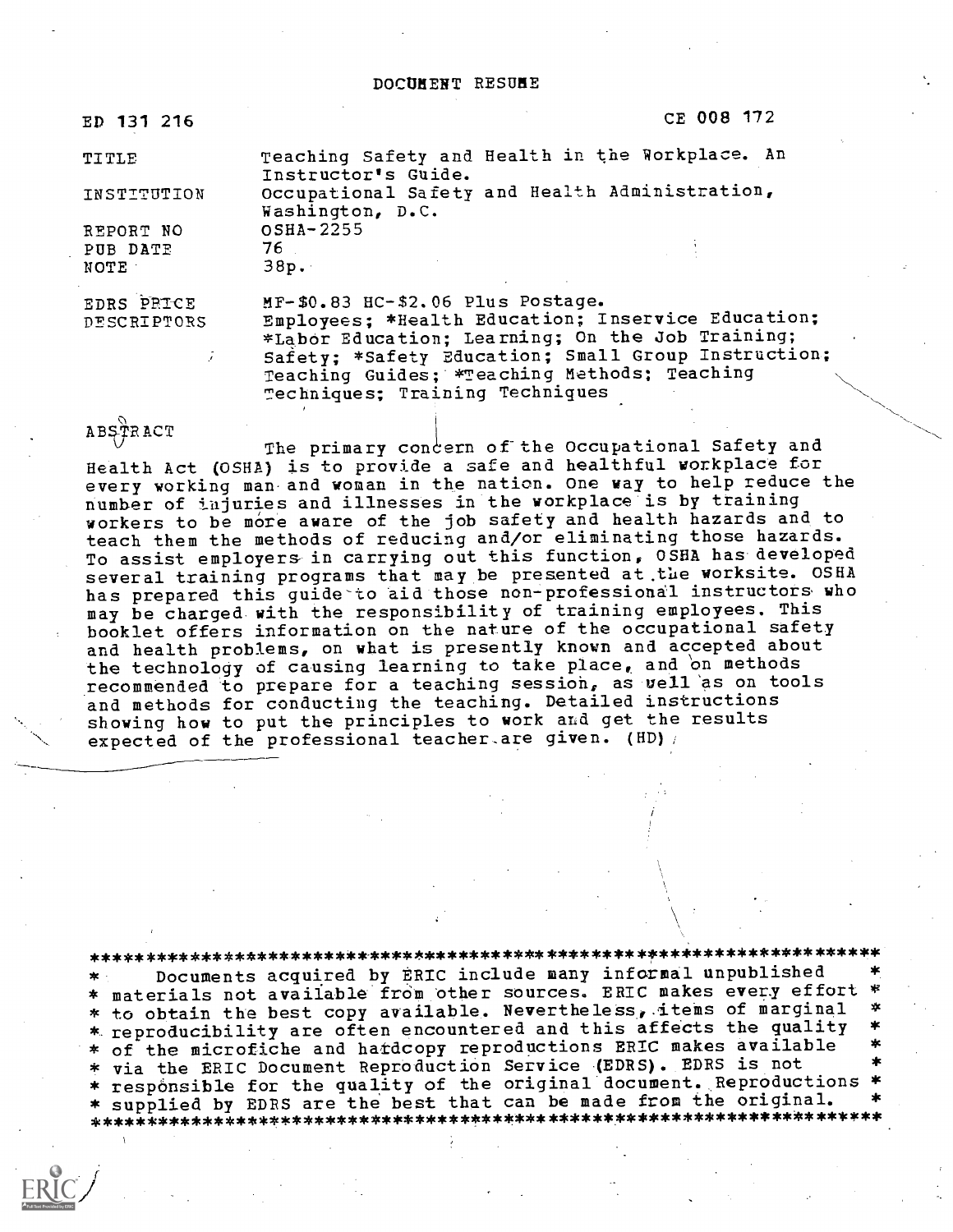## **Teaching Safety and Health in the Workplace**

 $\mathbf{r}_\mathrm{a}$ 

 $\mathbf{r}$ 

CE COB 172

ý.<br>Ni

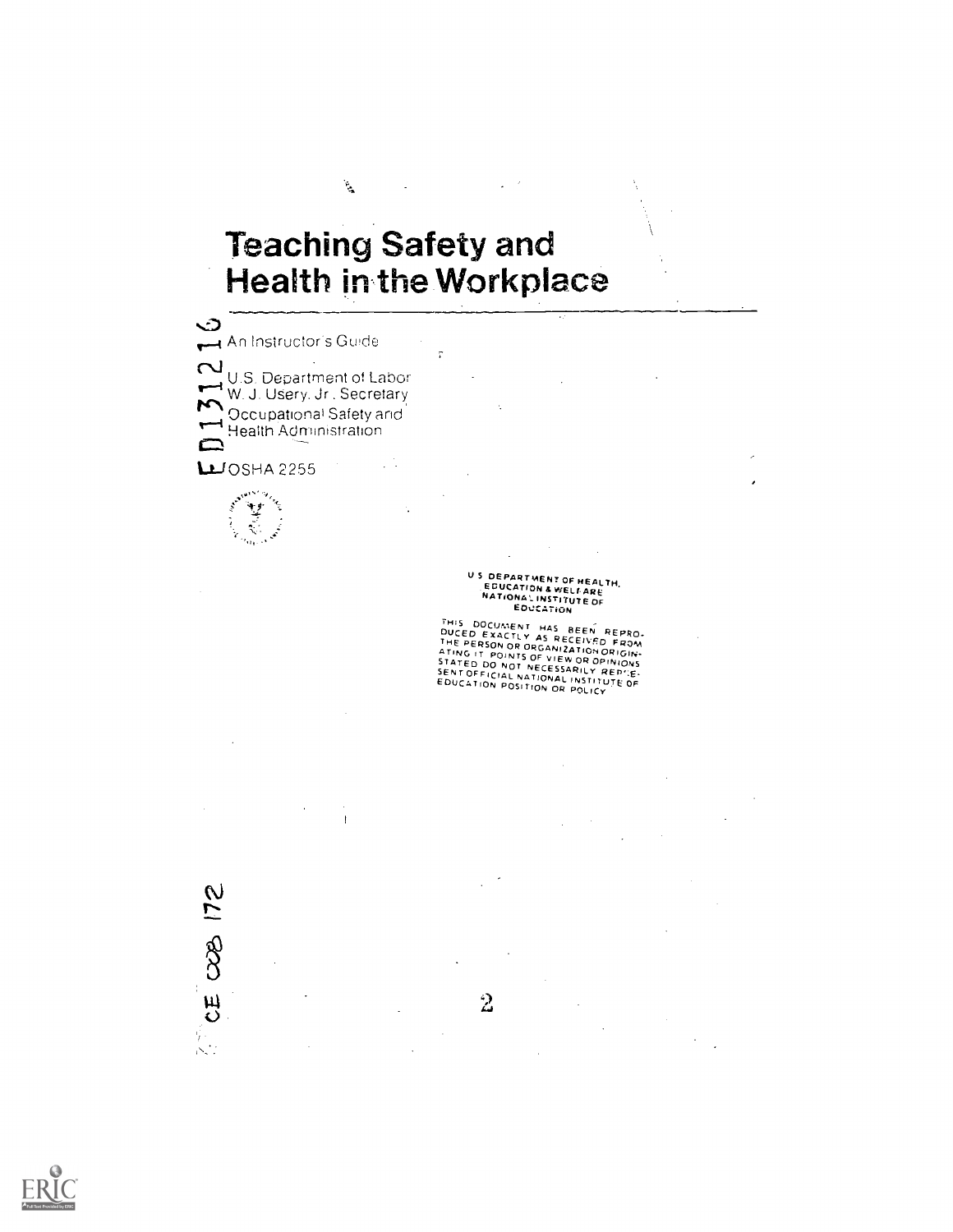## **CONTENTS**

 $\ddot{\phantom{0}}$ 

 $\frac{1}{2}$ 

 $\bar{\zeta}$ 

 $\frac{1}{\sqrt{2}}$ 

 $\bar{\bar{z}}$ 

 $\frac{1}{2}$ 

 $\bar{\beta}$ 

|                                                                                        | Page           |  |
|----------------------------------------------------------------------------------------|----------------|--|
| The Learning Situation                                                                 | 1<br>2         |  |
| The Nature of Learning $\ldots$ , $\ldots$ , $\ldots$ , $\ldots$ , $\ldots$ , $\ldots$ | $\overline{c}$ |  |
| OCCUPATIONAL SAFETY AND HEALTH                                                         | 5              |  |
| TEACHING VERSUS LEARNING                                                               | 7              |  |
| Presentations                                                                          | 7              |  |
| What is Learning?                                                                      | 8              |  |
| Gain Versus Achievement                                                                | 9              |  |
|                                                                                        | 10             |  |
| Methods of Presentation/Behavior Shaping                                               | 10             |  |
| Motivation $\ldots, \lambda, \ldots, \ldots, \ldots, \ldots, \ldots, \ldots, \ldots$   | 13             |  |
| Communication                                                                          | 14             |  |
| Feedback                                                                               | 15             |  |
| The Feedback Concept in Training                                                       | 16             |  |
| Augmentation Coverage                                                                  | 19             |  |
|                                                                                        |                |  |
| MAKING THE PRESENTATION  27                                                            |                |  |
| Tailoring the Coverage  27                                                             | 27             |  |
| The Basic Lecture $\ldots, \ldots, \ldots, \ldots, \ldots, \ldots, \ldots$             | 28             |  |
| Socratic Method                                                                        | 28             |  |
| Demonstration                                                                          | 29             |  |
| Role Playing $\ldots \ldots \ldots \ldots \ldots \ldots \ldots \ldots \ldots$          |                |  |
| Visual Aids                                                                            | 29             |  |
| Some Other Advantages of Lecture Alternatives.                                         | 31             |  |
| Changes of Pace                                                                        | 31             |  |
| Critiquing                                                                             | 32             |  |
| Course Planning Guides and Aids                                                        | 32             |  |
| Putting the Principles to Work  32                                                     |                |  |
| Feedback, Reinforcement, and Remediation  33                                           |                |  |
|                                                                                        | 35             |  |

 $\mathcal{L}$  $\frac{1}{2}$ 

 $\ddot{3}$ 

 $\frac{1}{2}$ 

 $\frac{1}{2}$ 

 $\ddot{\phantom{0}}$ 

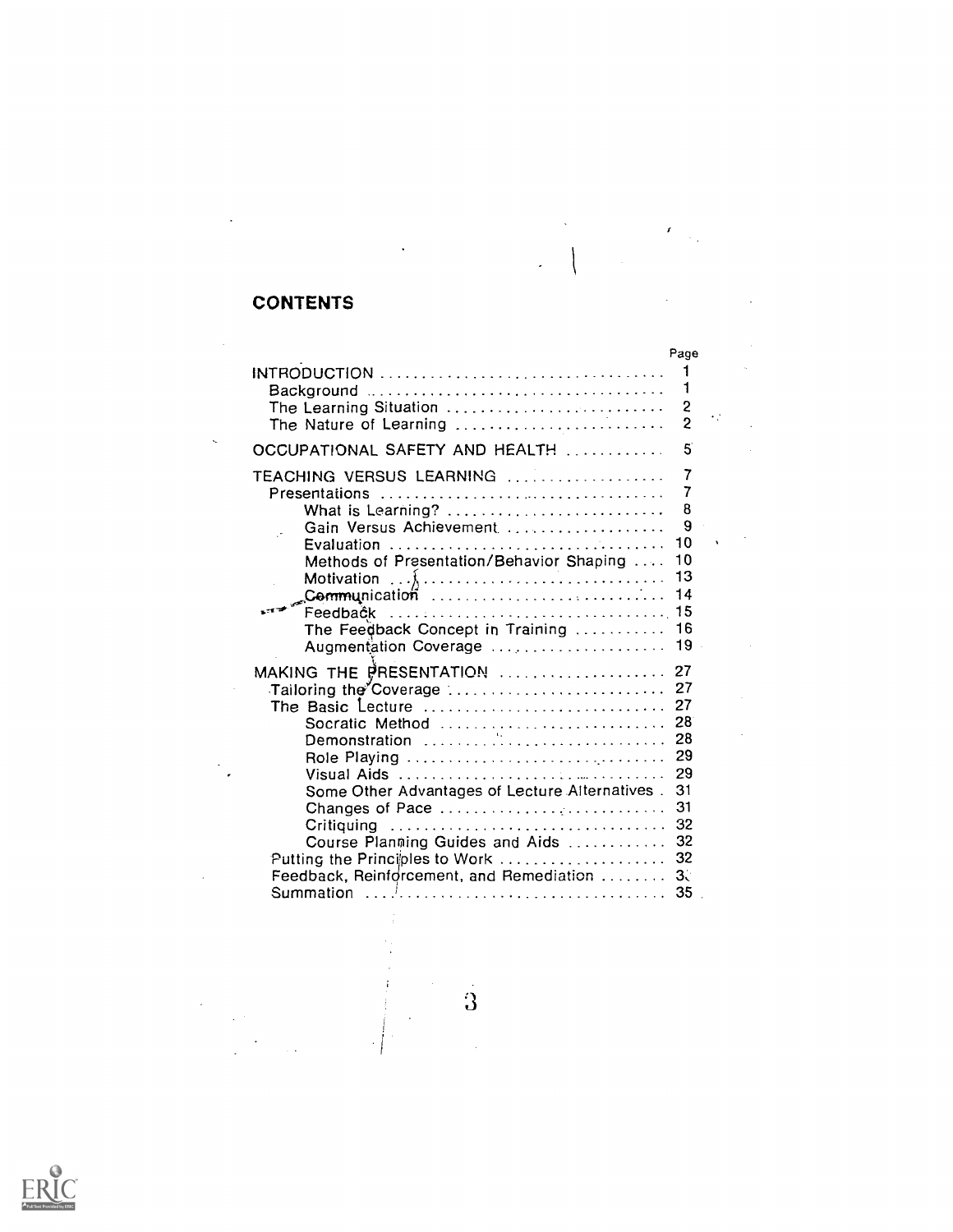## introduction

#### BACKGROUND

í

The prrimary concern of the Occupational Safety and Health Act is to provide a safe and healthful workplace for every working man and woman in the nation. One way to help reduce the number of injuries and illnesses in the workplace is by training workers to be more aware of job safety and health hazards and to teach them the methods of reducing and or eliminating those hazards.

To assist employers in carrying out this function. OSHA (Occupational Safety and Health Administration) has developed several training programs that may be presented at the worksite. While it is certainly ideal to train workers under the best of conditions. and as thoroughly as possible. it is often difficult. Then. too, there may be the absence of professional instructors to present the particular course or program to groups of employees.

Since OSHA has always realized the value of the "training the trainer" principle, in which you reach a multiplying number of trained employees. OSHA has prepared this guide to aid those nonprofessional instructors who may be charged with the responsibility of training employees. This guide, hopefully, will provide some of the tools which such instructors may use.

In training a group of workers, you must know in advance what their occupational specialties are, and you should direct your training to those areas. There are at least two reasons why this is necessary: .

Motivation: Motivation-interest in the subject and desire to learn about it-has a powerful influence on learning. Without motivation on the part of the learner, very little learning can take place. You may assume that your learners are interested only in their own jobs and in their own safety and health, and will be bored by subjects that do not appear to relate to their jobs and interests.

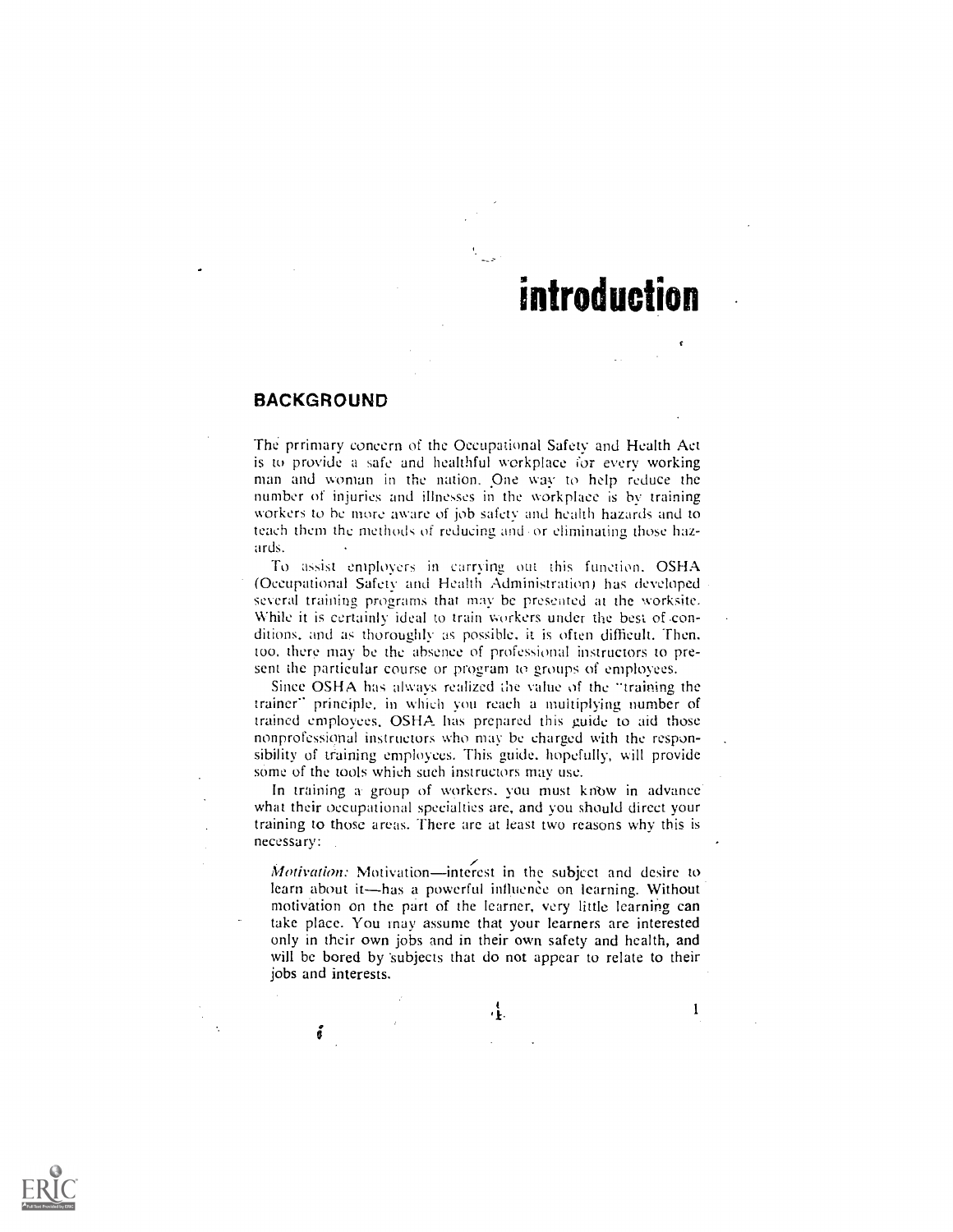Time: There is never enough time for training. Whatever time you have should be utilized to the fullest extent by concentrating entirely on those matters which are of direct interest.

In this booklet, you wiii be offered information on the nature of the occupational safety and health problem, on what is presently known and accepted about the technology of causing learning to take place, and on methods recommended to prepare for a teaching session, as well as on tools and methods for conducting the

teaching. Finally, you will be given very detailed instructions, showing how to put the principles to work and get the results expected of the professional teacher.

## THE LEARNING SITUATION

The term "learning situation" has to do with eonditions and constraints under which training must be administered. Ideally, one \_ would like to be able to conduct all training during a full day and in a modern classroom, equipped with all the latest training aids, such as closed-circuit television, slide projectors. audio recorders, motion pictures, and other such aids. However, this ideal is not often achieved, and the learning situation usually is something less than the ideal.

than the ideal.<br>When' training workers, it is rare that an instructor can even<br>that we had the more likely that you approach the ideal learning situation. It is more likely that you will not be able to "capture" your audience for more than 1 or 2 hours at a time. You may even find yourself forced to talk above the roar of some piece of heavy equipment or machinery.

In the case of some courses, it is possible that you will not be able to utilize the slides, and will have to rely upon pure narrative, group discussions, and such "live" for-instances as yoti can find on the scene. Suggestions, in this regard, will be made in this guide.

## THE NATURE OF LEARNING

2

As you will learn, modern educational technologists--many of whom are drawn from the field of behavioral psychology--use the concept of behavior as a reference for designing, administering, and measuring learning. That word "behavior" has a special

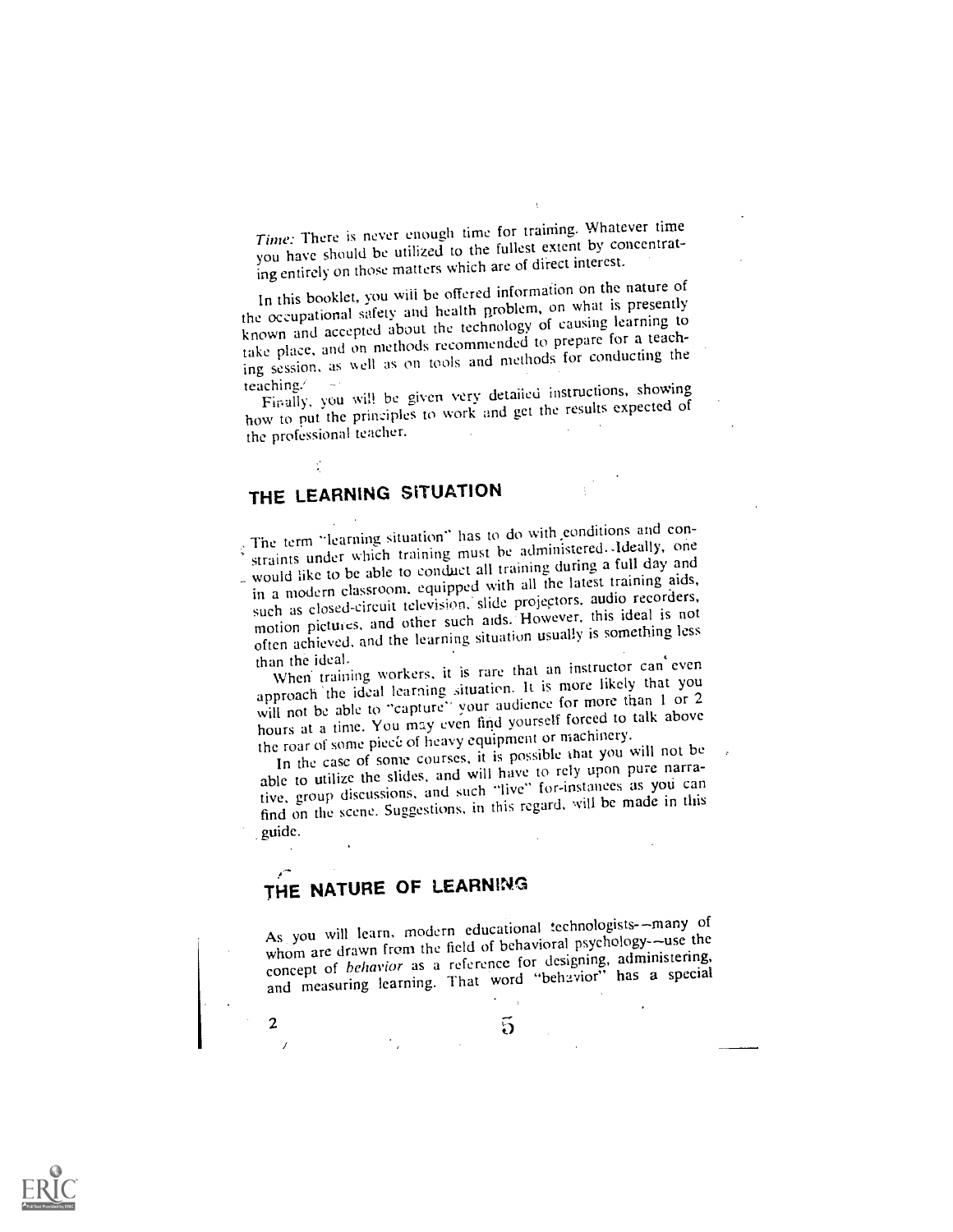meaning (not "deportment") when used in this context, and further details will be supplied later in this guide.

 $\bar{\mathcal{L}}$  .

For the moment, it is sufficient to establish a most generaland practical--definition of learning. For this purpose, learning may be defined 'as the ability to use and/or apply information. That is, reciting some information to which a learner has been exposed demonstrates memory, but it does not necessarily demonstrate learning. Learning, if it is to be of any use, must be regarded as the ability to use information. For example, a learner may repeat information that a foam-type fire extinguisher is required for an oil fire; but. if that learner then proceeds to buy another type of fire extinguisher for use where oil fires are likely, he or she has demonstrated a decided lack of learning. (His or her "behavior" is wrong, and that tells you that the learner has not learned what you wanted to be learned).

This must always be a consideration in imparting knowledge to others: It must be imparted in such a:manner that the recipient will know how to use the information. That is the principle reason . for exercises and examples.

In short. to teach. you must first decide exactly what you want to teach—what you want the learner to do or to stop doing. Then you must decide how to present the information to get it across effectively. And then you must decide how you will test to make sure you have succeeded in getting the learner to start or to stop doing certain things..

Later in this booklet, you will be given some specific instructions for doing these things.

 $\rm 6$ 

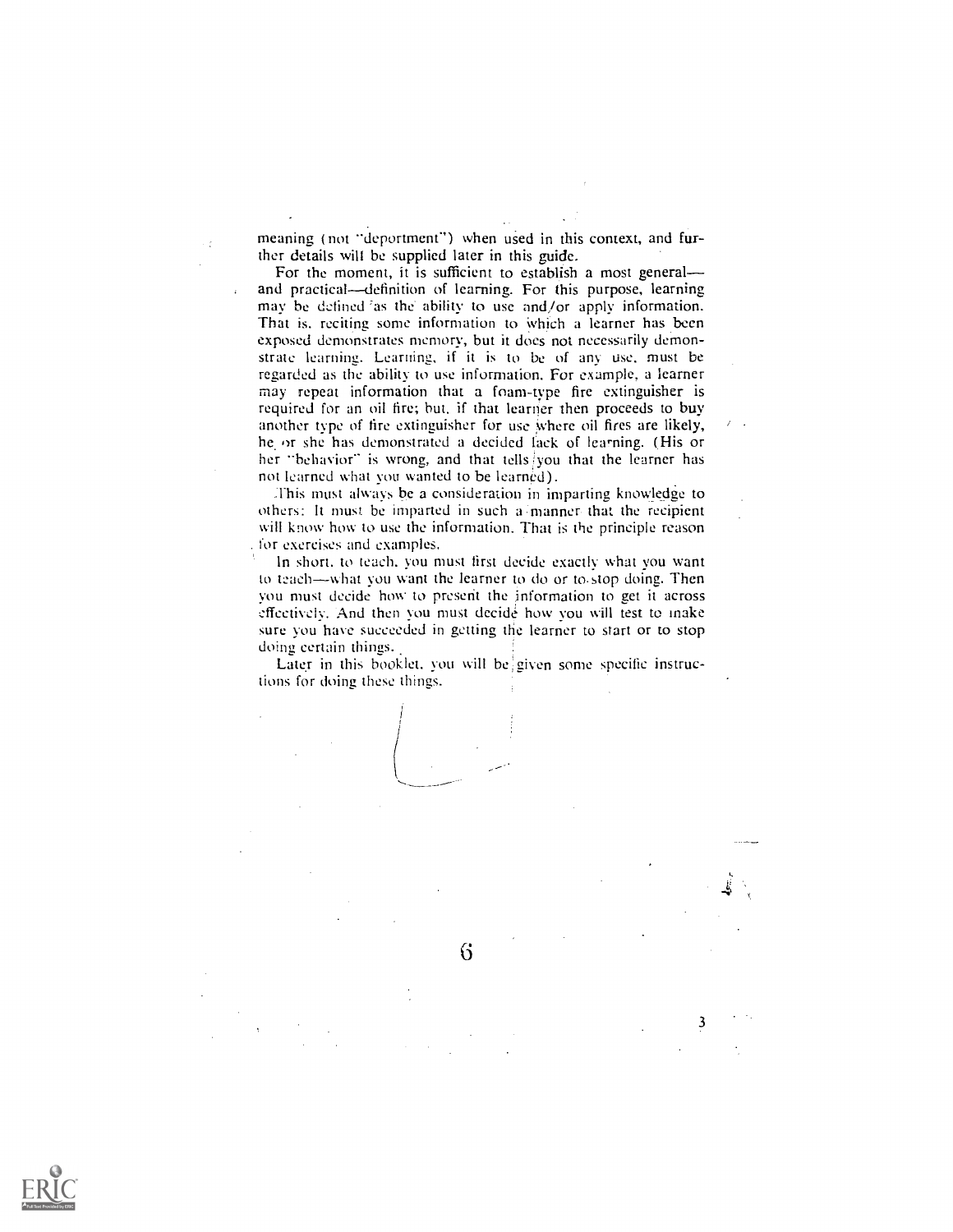# occupational safety and health

A few years ago, occupational safety and health was considered a relatively simple matter. The dangers of fire, falling, being cut or crushed, and other hazards were rather obvious. It was equally clear that flammables and explosives required special care in handling and storage, as did acids and caustic substances. And, in modern times, it has become common knowledge that disease results from unsanitary conditions, such as common drinking vessels and open privies.

Modern technology has changed much of that. The dangers in workplaces have increased dramatically with less obvious hazards, such as radiation, carcinogens, noise, and respiratory ailments resulting from ducts. There has been both an increase in numbers and types of hazards and in medical knowledge which creates awareness of hazards, the existence of which was formerly not even suspect.

"Common sense" is not enough. Safety and health specialists must be especially trained today; they must know their business. Workers must be trained; they must be made aware of the hazards and of the proper safeguards. They must be made keenly aware—highly conscious—of how easy it is to be injured or made ill as a result of failing to learn and apply recommended practices. What you don't know can hurt you.

The Occupational Safety and Health Act, then, and the standards it invokes are far more than legal statements or statements of legal obligations; actually, they constitute virtual definitions of safety and health, and of safe and healthful workplaces.



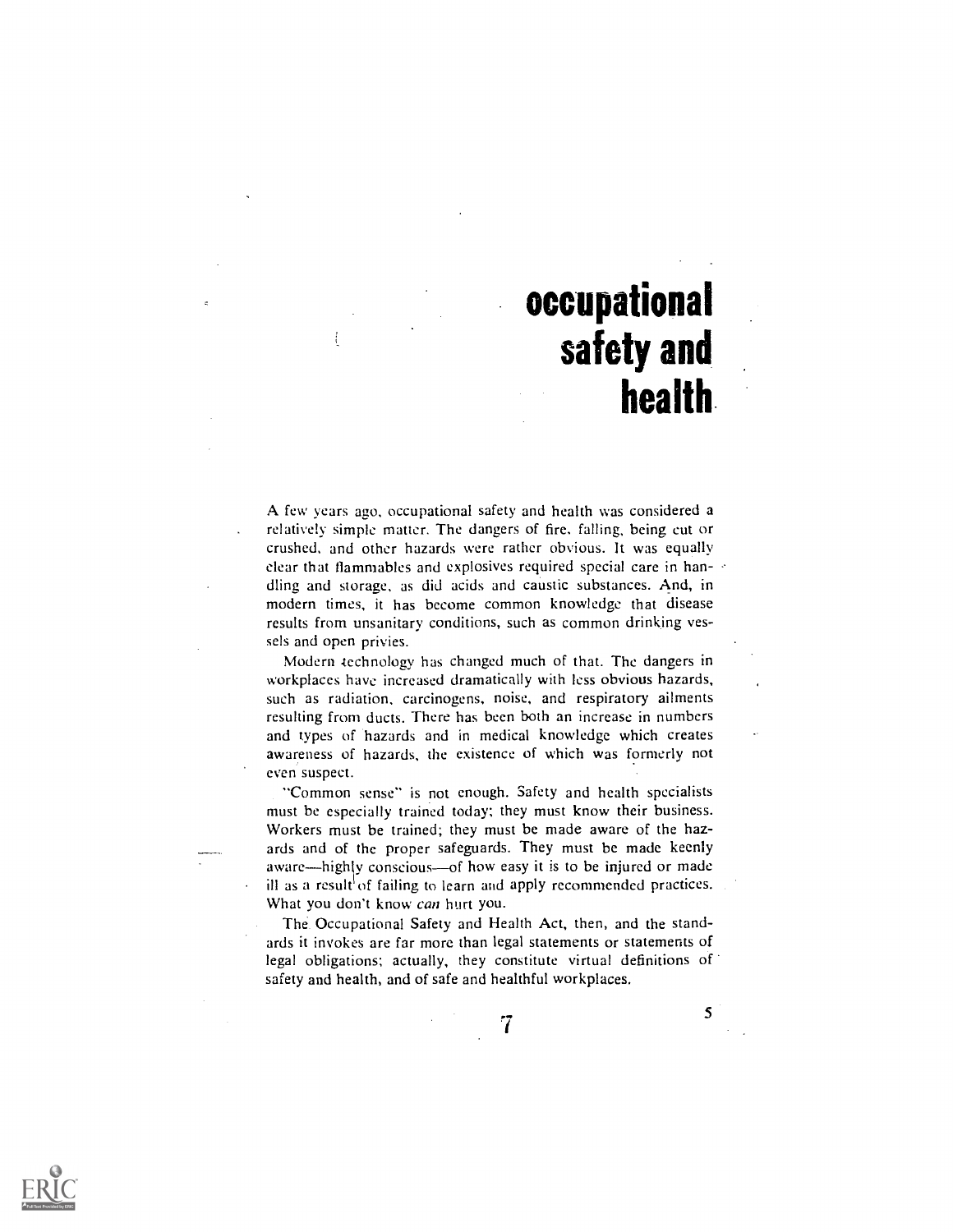There are three methods for attaeking safety and health hazards in the workplace:

Anticipation and prevention of a hazard -before it comes into existence \_  $\bullet$ 

ì

- Removal of an existing hazard, after identification as a hazard
- Nullification or  $\epsilon$  avoidance of a hazard through physical safeguards. procedural safeguards, and/or education and training

The above methods of attack are in priority order—i.e., hazards should be anticipated'during planning of operations or installations and prevented from coming into existence; but if they are not, they should be removed as soon as, they are recognized as hazards. Only if they cannot be permanently removed, should they be dealt with by nullification or avoidance.

Compliance with the standards represents the best known, accepted means for preventing or coping successfully with occupational safety and health hazards. But this does not mean that strict compliance with all applicable standards will automatically result in a safe and healthful workplace. No set of standards can anticipate all possible conditions and situations, and it is entirely possible--even probable--that many hazards exist or will come to exist for which there either is no suitable standard or the standards, as written, are not adequate remedies. This means, simply, that human judgment must be employed in selecting and applying standards to hazard analysis and hazard abatement.

The instructor in occupational safety and health must appreciate this, for questions which have no "pat" answers will inevitably arise in classes. The instructor must stress to the learners that they must usc good judgment, but that "good judgment" depends heavily on first being familiar with occupational safety and health hazards and controls, at least insofar as they apply to the situation at hand.

Stress to your learners that occupational safety and health is no trivial matter. The stakes are high $\sim$ one's life and health!



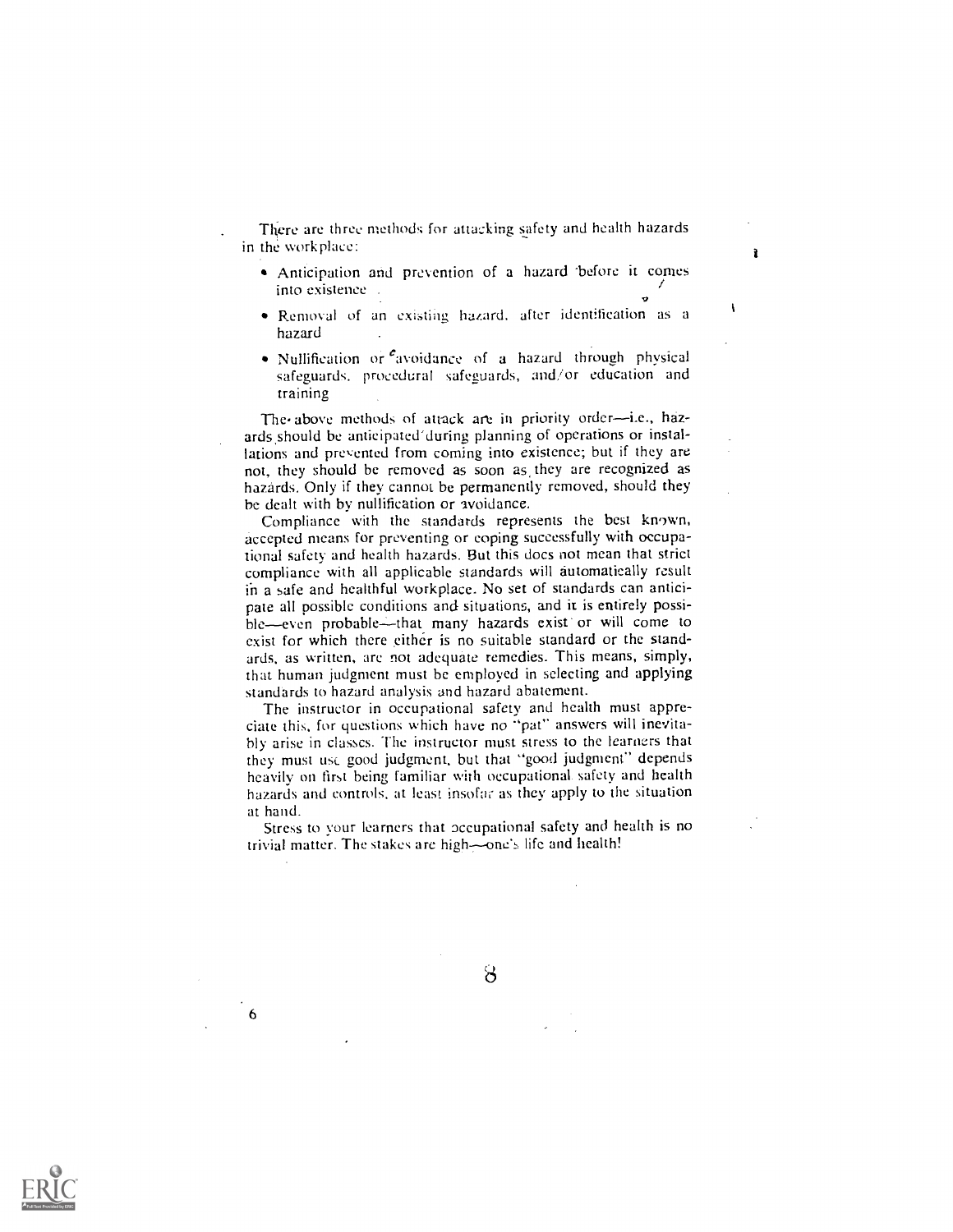# teaching versus learning

 $\overline{7}$ 

It can be and has been argued that there is no such thing as teaching anything to anyone. The rationale is that a teacher can only help 'a student to learn, and that is the teacher's function.

This is more than a philosophical argument; it expresses the entire modern concept of learning theory. It embodies the idea that you do not teach things to students, but you create conditions under which they can learn, and your effectiveness as a teacher is measured by the skill with which you create proper learning conditions.

In any case, whether the concept is a literal truth or not is unimportant. What is important is that it is recognized that learning, not teaching, is the objective of your work; that only the student's success in learning is a measure of your success as a teacher; and that the burden of responsibility for the student's learning is on the teacher, rather than on the student. Your entire effort must be based on the assumption that if proper conditions for learning are created, learning will take place.

#### PRESENTATIONS

Many ideas and suggestions will be offered here for making presentations to learners, using methods and techniques that have worked well for many others. The learning situation may not always lend itself to using these methods, since it is probable that you will have to "make do" with temporary expedients and other makeshifts. However, regard the following\_as basic information of value and as methods to use whenever possible.



 $\Theta$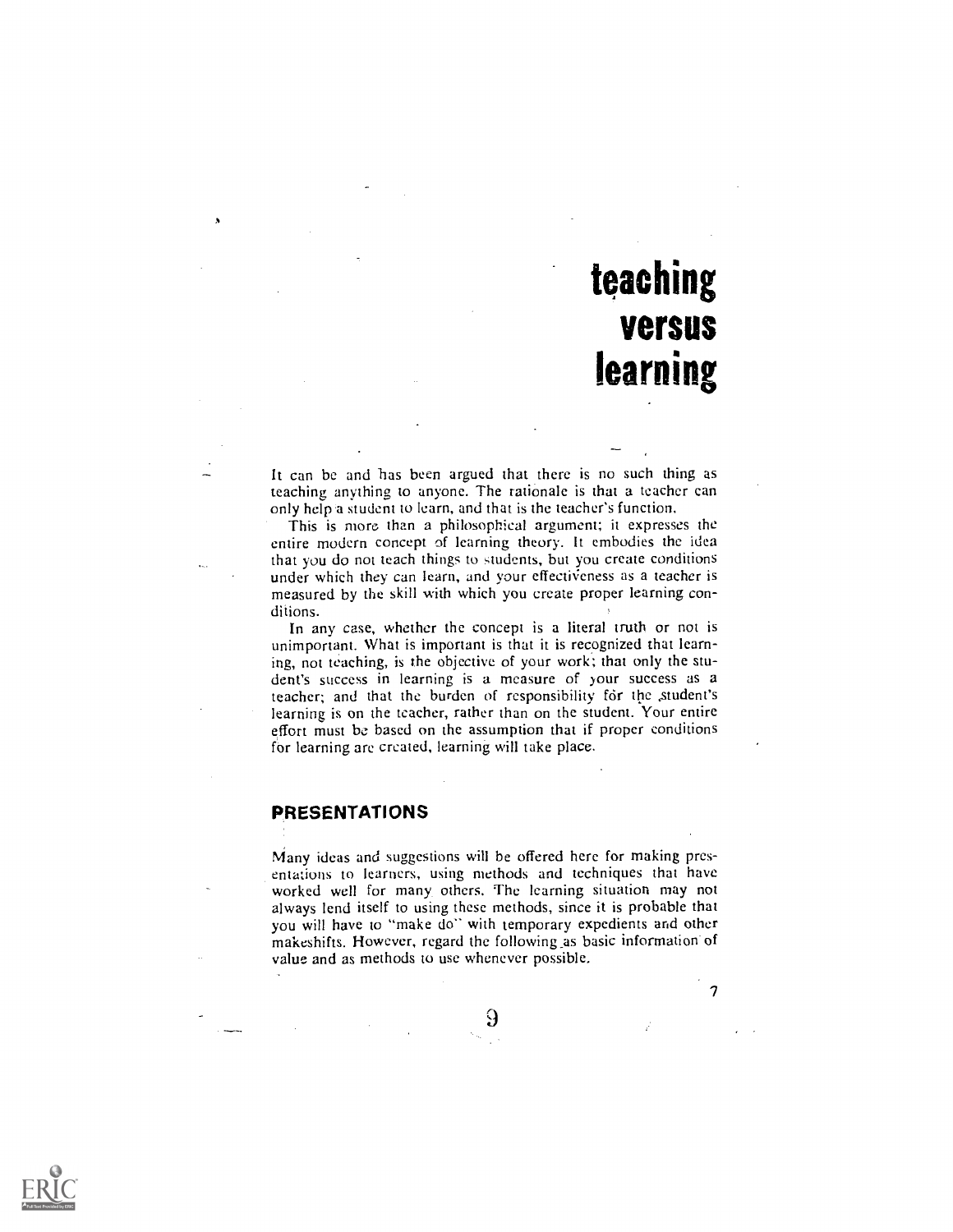As aheady pointed out. learning is conceived ioday as behavior. -Behavior" is it special term used by behaviorists and training technologists. Its ase-enables two-way communication in the training arts and science:. with far more precision and meanine than was previously possib'e The term helps to define learning, for the first time in history. It therefore gives the basis for scientific design, use, and evaluation of learning activities.

In this section. you will be given some eeneral orientation in the terms and concepts of modern training methodology. The purpose of this is to provide greater insight into the reasons for the various training methods suggested here, and to provide the basis for your own innovations and techniques in bringing about learn-

ing.<br>One thing you may note is that this Instructor's Guide generally speaks of learning 'and "bringing learning about." rather than "teaehing." In the most literal sense. you do not teach others. as much as you guide and direct their learning, and introduce whatever measures you have available to facilitate the learnine. It is the learner to which all is oriented.

#### What is Learning?

8

Until recently-about 15 years ago-the science or art of teaching had been essentially unchanged for some 200 years. The primary vehicle was classroom lecture, with demonstrations, exercises. homework, rewards, and punishment, as aids to learning.

Today, modern training and educational systems are predicated on behavioristic concepts. The word "understanding" and the word "knowfedge" have come to be recognized as imprecise terms -they tell us nothing. If, for example, one says that the student shall gain an "understanding" or "knowledge" of fire-prevention methods, very little has been said: for each individual must selfinte: pret what an "understanding" comprehends.

There is only one way to determine, with any accuracy, what another individual "understands" or "knows" about a subject: .the individual's behavior. And that word "behavior' is used in a special sense of what the individual can do,to demonstrate or exhibit .that knowledge. To say that any individual "understands" the Pythagorean-Theorem is merely a claim. The proof is having the individual recite, "The square of the hypotenuse equals the sum of the squares of the opposite two sides." This recitation is a behavior, the behavior that demonstrates the knowledge conclusively.

This concept has revolutionized education and training methods. , Today, learning objectives are stated in terms of the desired

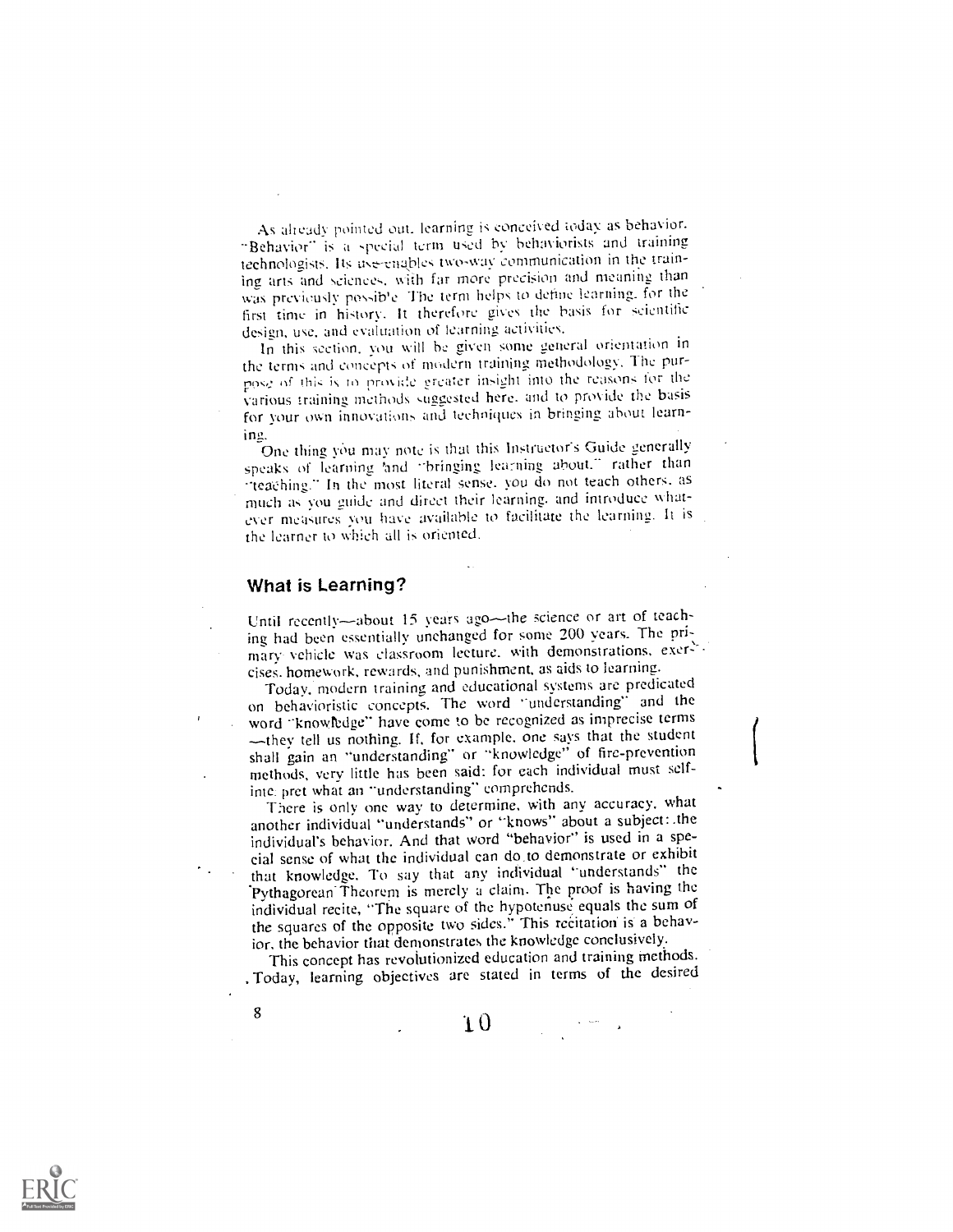behaviors-"... student shall be able to solve four of the following simultaneous equations  $\ldots$   $\ldots$  etc,

Briefly, a stated behavior must specify what the learner shali be able to do, as a result of the presentations: and the statement must express the behavior in such a manner that it is clearly observable, verifiable, and measurable.

It is for this reason that training programs are discussed in terms of terminal behaviors. and references are made to such terms as "changing behavior" or "shaping behavior." At the beginning of the course, the student exhibited a certain set of behaviors reflecting a lack of knowledge. The purpose of the eourse is to cause the student to exhibit new behaviors which rclieet a gaining and mastery of the subjects taught. If the student can now solve the problems, or otherwise perform actions, he or she was not able to perform before taking the course, you have changed behavior, which is simply a scientific way of saving that you have caused the student to learn something.

It is the difference between saying that someone has gained a lot of weight and saving that 10 pounds was gained. "A lot of weight" is an opinion, and it may not be true. However, if the subject's weight is known before and after some time period, one can tell with certainty-scientifically-if there has been a weight change. because one has some precise, observable, and measurable index.

In stating learning objectives, then. they are-stated in behavioral terms: "The student shall be able to state the following priority of actions to take in eliminating hazards." The correct priority would then be enumerated so that anyone could readily determine whether the desired learning had taken place.

The statement therefore contains the criterion item-that by which the learning is measured so that a determination can be made; not only whether learning has taken place, but how much learning has taken place—i.e., how well the learner has mastered the subject and exactly what and where the learning deficienei.:s are, if any. The criterion items furnish the basis for testing and evaluation—testing the learner and evaluating the course.

#### Gain Versus Achievement

There are two ways to evaluate a learner's progress: gain and achievement. The first method measures how much more the student knows, after completing a course, than was known when he or she started it—how much the student has gained in knowledge. The second method measures only a student's total knowledge, at

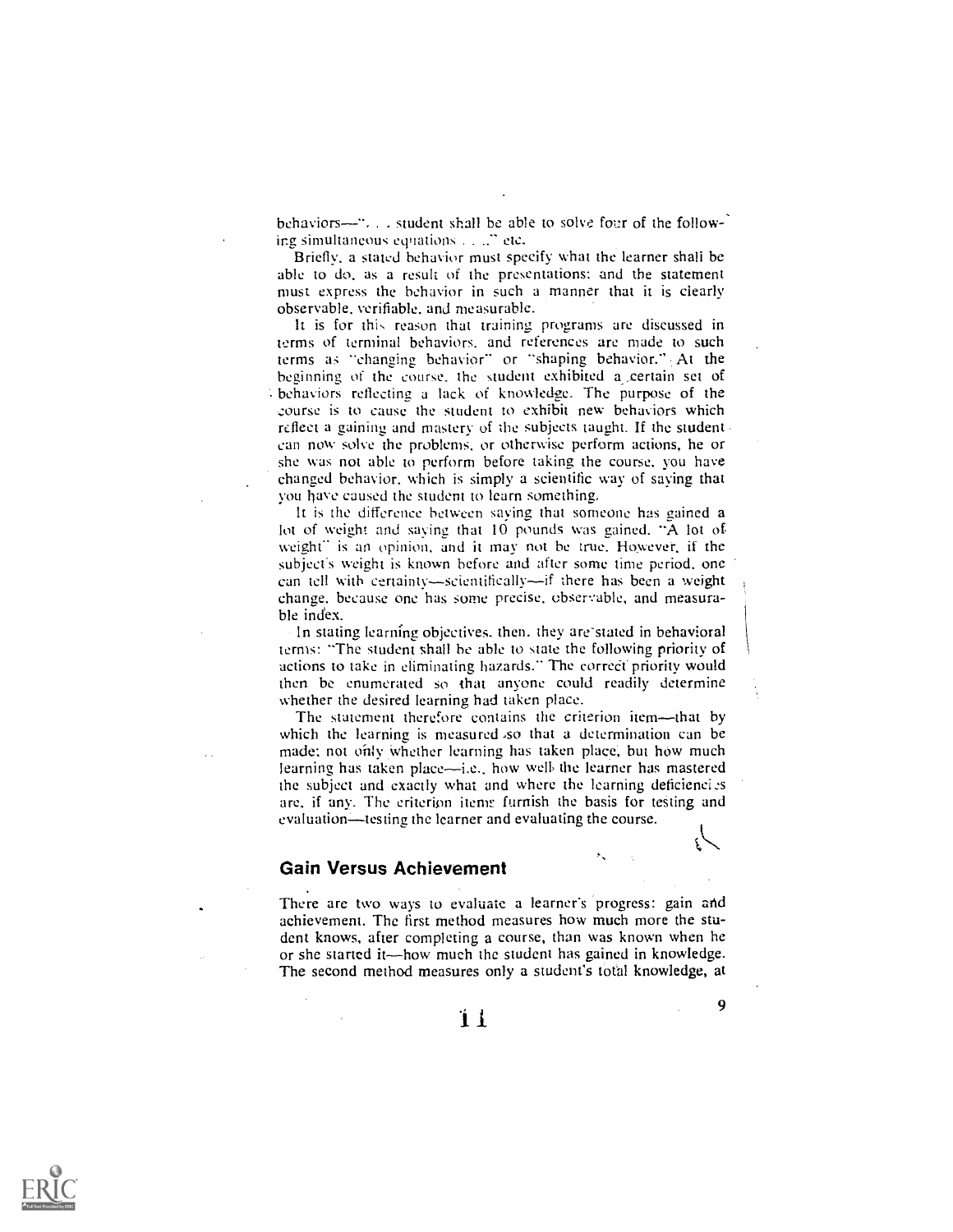the conclusion of the course, compared with the stated goals and objectives for the course-how much the student has achieved, in terms of course goals.

Each measure has its uses; however, time will not be spent on an extended discussion at this point. But one generally tends to measure results in terms of achievement, especially in industrial training: the teacher is usually interested primarily in how well the learner can do the things expected; whether that represents a great deal of gain or only a little gain is not of much interest.

Final tests, therefore, are calculated to measure achievement in most training situations.

#### Evaluation

The word "evaluation" is generally applied to the training course or program itself, and it is a derivative of achievement testing. Basically, it is a measure of percentage of students compared with average achievement scores. For example, one frequently used measure is "90/90," which means that 90 percent of the learners achieved 90 percent or better in final tests.

It is highly significant that in modern training and educational concepts, the responsibility for learning is placed on the instructor and/or the course materials or training system, rather than on the student. Modern educators hold that student failure to learn is a failure of the instructional system, that the student will learn, if

the system is adequate. I I I I This Guide will be discussing motivation and its importance. In this respect also, modern educational technology places the burden of responsibility on the system. The system must motivate the learner, and it is somehow defective if it fails to do so.

Hence, one tends to evaluate all modern.training systems, under the premise that good instructors and good training programs cause the student to learn, and failure to learn is traceable to poor

systems. Now, look at some of the factors which affect the quality of instruction and instructional materials.

#### Methods of Presentation/Behavior Shaping

There are a number of commonly used methods for presenting information to shape or reshape learner's behaviors. The most common; and the most ancient, is the lecture.

A great deal of effort has been expended, in the past few years,

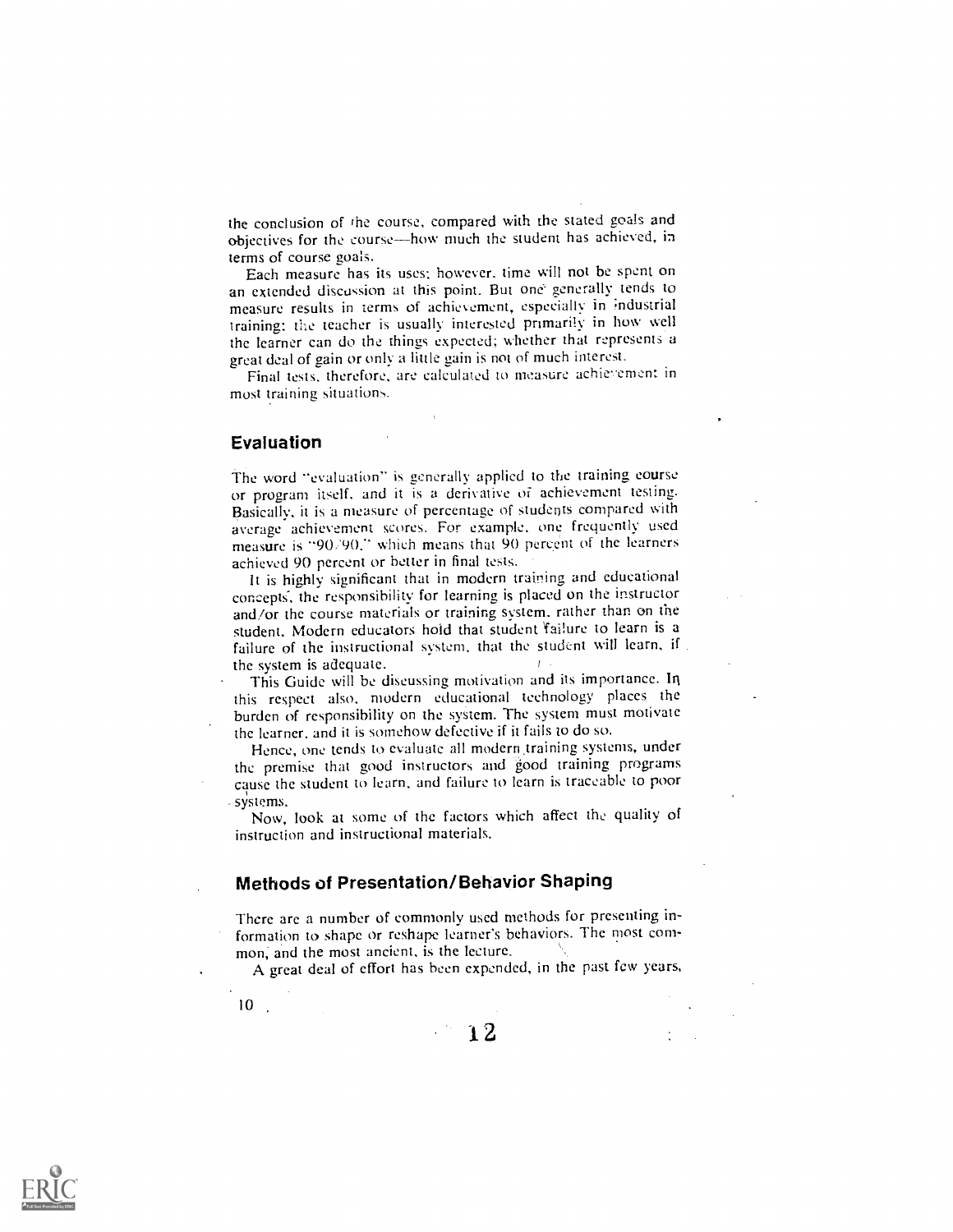to develop and perfect alternatives to the lecture. This is predicated on thc assumption that thc lecture is the least effective way of bringing about a change of behavior-i.e., causing learning to take place.

It has been said that students rctain about 20 percent of what thcy hear, about 40 percent of what thcy see, and about 70 percent of what they both see and hear. Thcrc is no hard evidence for presenting information in multi-media systems, requiring the learner this, despite the fact that it has becn widely cited as a reason to present information in multi-media systems, requiring the learne to apply several of his or her senses.

The fact is, of course, that few lecturers are interesting.  $\lambda$ lecture does not hold attention, hence, it is unlikely to concate very much to the listener, much less to change the listenc. .behavior.

It is not the nature of lecturing that is at fault; it is the nature of the lecturer. If, in some manner, a lecturer can be given the rare ability to be interesting, the lecture will "pay off" in learningresults.

Demonstration is usually a must. This does not mean that some physical act must take place—e.g., the showing of a model or an enactment of some sort. "Demonstration" includes examples described or shown on a blackboard, analogies, or other illustrations of the information applied. This is a most important point. It is one thing for a learner to grasp a principle—i.e., be able to iterate your words—but quite another to be able to apply it. And only the clearly shown ability to apply information proves that true learning-or, at least, useful learning-has taken place. The following yill help demonstrate this truth.

Suppose the students have been lectured on the importance of "grounding" all electrical equipment. You, the teacher, have explained what the term "ground" means, electrically, and why grounding protects the individual from possible electrical shock. Thc student has listened, taken notes, and given responses indicating that hc or she has understood and remembered thc wotds and can repeat them. Is this now proof that the student has complete and adequate, understanding of grounding as anti-shock protection? Suppose you now exhibit a line drawing of a piece of equipment and say, "Now show me what portions of this equipment you would ground and just where you would make the connections.'

The probability is that the student could not do this. Why? For two reasons (at least):  $(1)$  Electrical grounding is an abstraction to anyone not thoroughly familiar with and experienced in electrical/electronic work. and (2) you have probably not been as

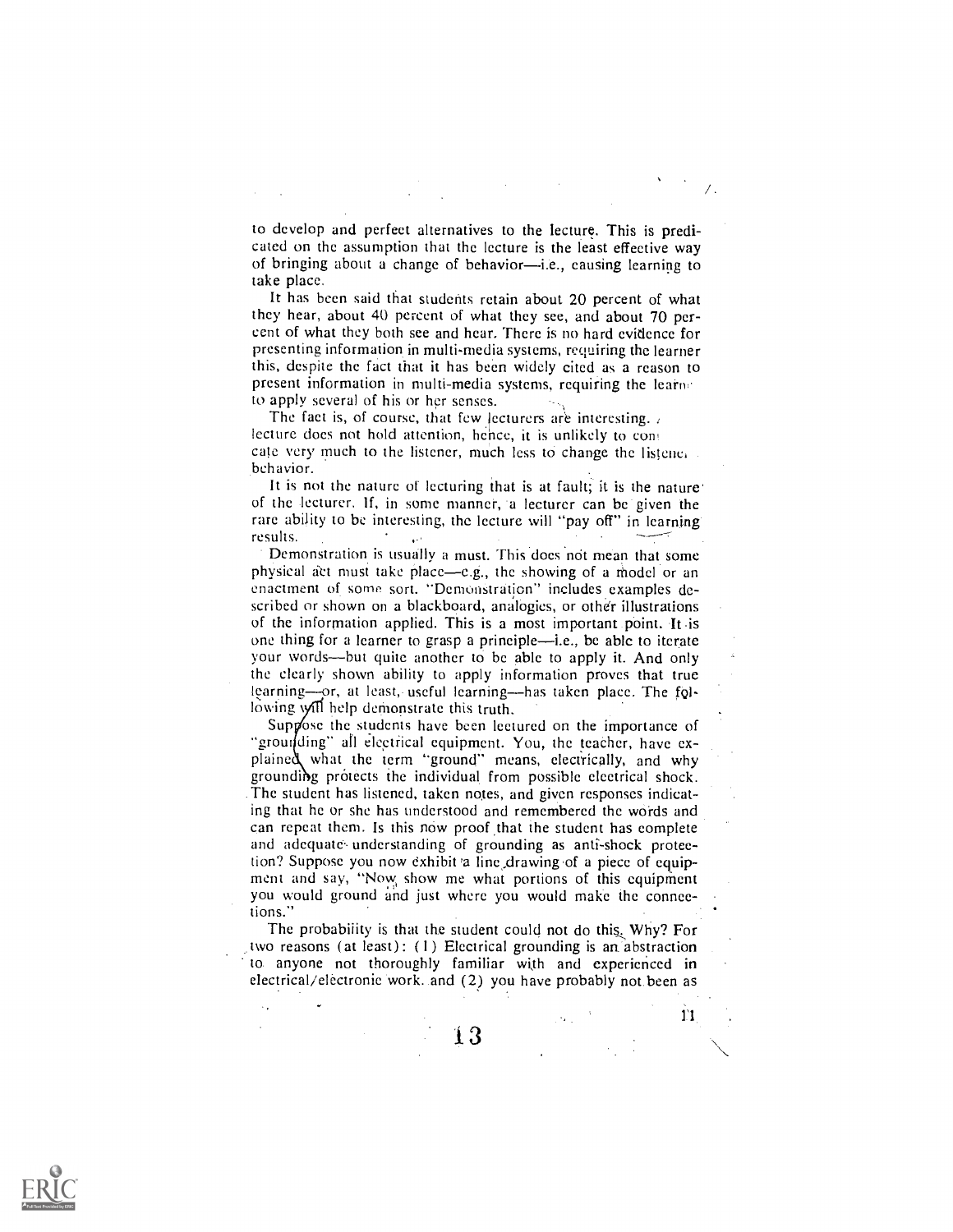explicit in your teaching as you think you have been. One frequently falls into this trap of overestimating the student's ability to absorb new knowleage in all its details.

It is very much as though you had taught a law student the' principles of the right of habeas corpus. Having now grasped the legal protection and technical terms explaining the right to be protected against unlawful incarceration without formal charges, is the law student ready and able to draw. up the necessary documents and present them properly to a magistrate or judge to have a client released. Of course not; the student has learned a principle, but not the details of application.

It must be remembered, then, that much of what one teaches is theory or rationale, and is not useful without application knowledge: the details of how to do it.

Demonstration provides how-to-do-it information. But, even now, the teacher is not finished. The student riow knows how to ground a piece of equipment (or, inversely, check a piece of equipment to verify that it is grounded), presumably, but he or she should get some experience doing it, even if only on paper.

For this, you use exercises, another ancient educational aid. You give the student practice, and this serves more than one purpose. It:

Enables the student to make a self-assessment as to whether

- he or she has fully grasped the method and can perform it: If not, the student adjusts his or her performance until a satisfactory level of skill is reached.
- Enables the instructor to assess the learning effectiveness and detect the need for further instruction, if any.
- Provides student involvement or participation in the learning process, deemed an important need by modern educational technologists, especially in its contribution to motivation of the learner.

Perhaps most important, the'exercise achieves the primary goal of the instruction: it imparts a specific functional skill which you want the learner to carry back to the job. A great deal of literature is available on the subject to explain the many advantages, but the true advantage is simply that it is a direct method for doing what you set out to do-provide useful, needed skills to carry out certain job functions.

There are, of course, many kinds of learner participation and involvement other than exercises-role playing, problem-solving, group discussion, scenario enactment, research projects, in-basket exercises, and/others. As many,of these should be used as possible

 $14<sub>1</sub>$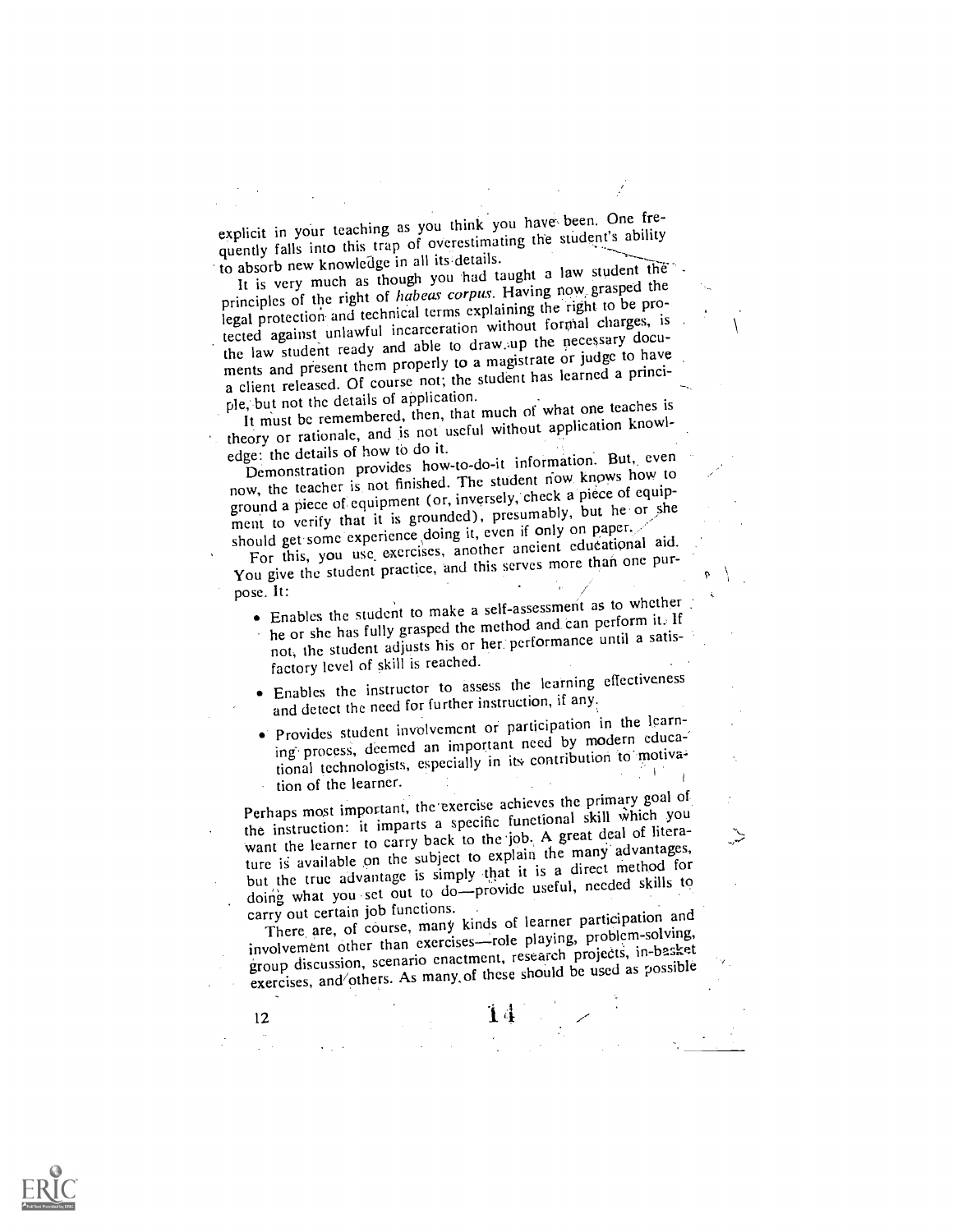to relieve the tedium of endless lecturing, if for no other reason, but also to generate and sustain participant interest. Active roles generate more interest than passive roles, in any case.

Finally, there is the matter of interaction of the instructor or learning system with the learner. In programmed instruction, whether the programmed instruction is a plain printed text or a sophisticated audio-visual machine program, the learner and the program interact. The program reacts to the learner's response by confirming the response as correct (reinforcement) or by providing a corrective action (remediation).  $\lambda_{\rm{max}}$ 

The principle is valid for all instruction, whether "programmed" or not. The instructor should always require responses of some kind ( e.g., frequent questions asked.of individuals-or of volunteers) and then react to those responses immediately by affirming them as dorrect or providing corrective inf lion. Questions should be invited from the participants and relevant discussions should be encouraged. A class into into  $\frac{1}{2}$  into  $\frac{1}{2}$  into  $\frac{1}{2}$  into  $\frac{1}{2}$  into  $\frac{1}{2}$  into  $\frac{1}{2}$  into  $\frac{1}{2}$  into  $\frac{1}{2}$  into  $\frac{1}{2}$  into  $\frac{1}{2}$  into  $\frac{1}{2}$  into  $\frac{$ two or three small teams and each team  $\frac{1}{4}$  blem to solve together (group dynamics). Or, each team ti blem to solve together (group dynamics). Or, each team \_the same problem, for competition in solving the problem.

#### Motivation

MOtivation has been mentioned as a goal in designing and presenting a program of instruction. The immediate objective of motivation is to cause participants to attend classes, pay attention to thc presentations and other activities, and to persevere in master- , ing and completing the cdurse. There is, however, another, reason not mentioned as often as it ought to be. Motivation is probably the most effective means for causing learning to take place. People learn extraordinarily well when they want to learn. That is why a student may be "A" caliber in music and "C" in science. That is why the high school dropout may become a successful businessman. That is why the failure in geometry may subtend angles with amazing skill-over a pool table. And the math failure may parlay horses and calculate odds more rapidly than an electronic calculator. People learn when they want to learn, and they learn what they want to-learn. Every "successful" sales representative knows this:  $\epsilon$ 

The "successful" sales representative detects or creates a want, then fans it into a desire, and, finally, into a buying action. And the successful instructor must be a seller, "selling" knowledge and skills by aiding the learner to want the knowledge and skills.

Motivation is of two kinds, extrinsic and intrinsic. When ,the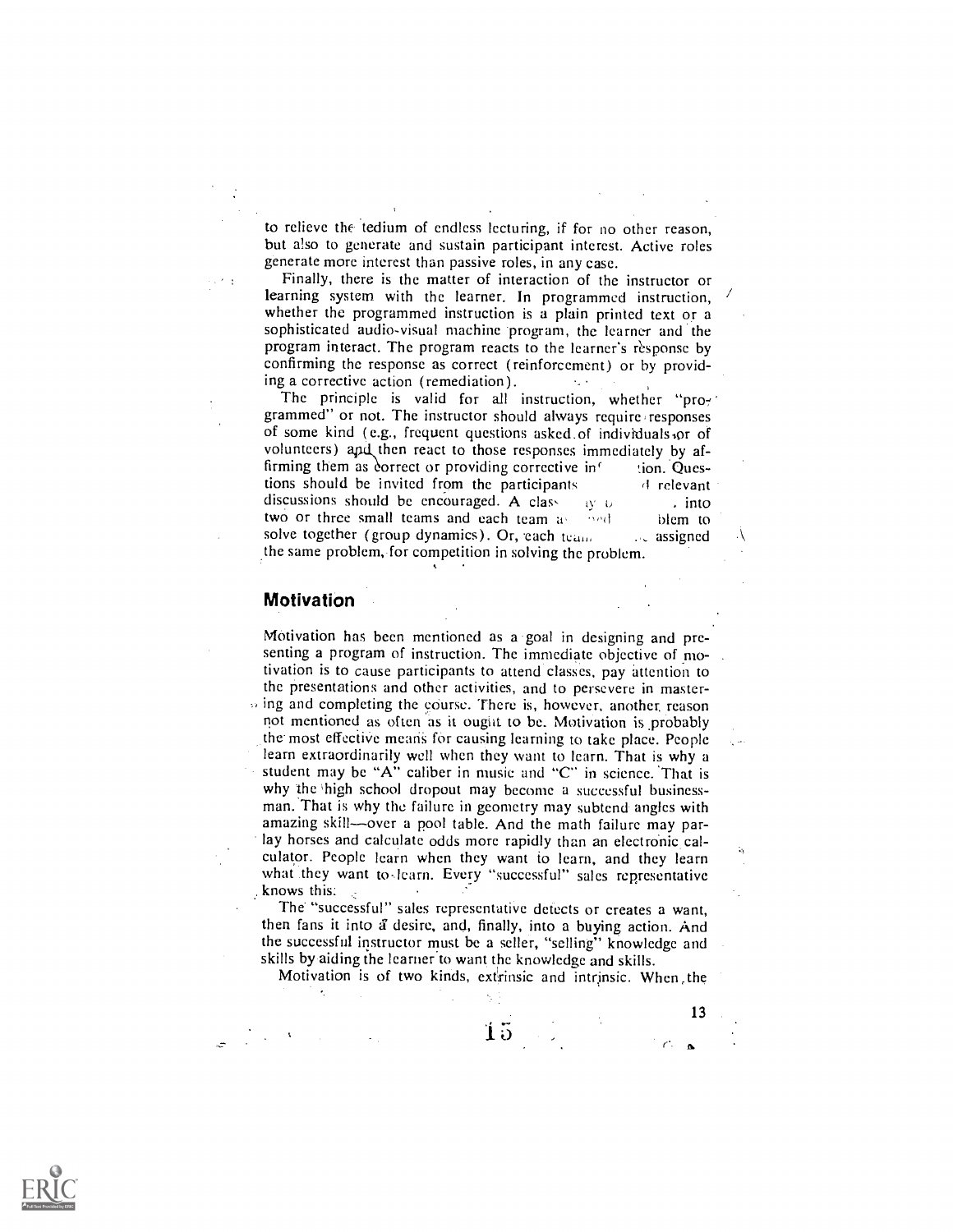learner pursues the course of study successfully to gain a diploma, for example, the motivation is extrinsic: the learner's want is not directly related to the knowledge itself but to some result of completing the course. When the learner finds the course experience the learning process itself-an adequate reward for the effort expended, the motivation is intrinsic, inherent in the material and presentation.

Little control can be exercised over extrinsic motivation. It is difficult to cause learning to occur in the reluctant student who is there because of force, and is determined to "get through' it with as little effort as possible. Moreover, it is just as well that there is little or no control over extrinsic motivation, because it is far less effective in causing learning to occur than is intrinsic motivation. You can do something to achieve intrinsic motivation, fortunately, and this is one of the chief hallmarks of quality in instruction, for it produces superior results in learning achievements.

It is a basic premise in learning technology that  $\frac{1}{2}$  the learnvation he inevitable result of  $inv^{st}$  the learn-<br>ing press, through such methods  $v^{st}$ vation ing press, through such methods and this is entirely true. tioned. However, it must not be assumed that this is entirely true, for educators all have witnessed the reluctant student performing exercises mechanically, forced to do so; yet gaining nothing in the way of knowledge. The involvement must be emotional, not mechanical, if it is to bc effective. The learner must care about the work and its results; be interested in the process.

### Communication

The best of educational design and materials can still fail, if communication does not take place. The instructor with a good platform personality tells amusing anecdotes to put the learners at ease and makes them receptive. This kind of instructor is likely to be highly effective, provided the instructor knows the subject well and communicates well.

and communicates well.<br>Little learning is likely to take place. if you teach that the earth is an oblate spheroid, because relatinein few people know what either of those words ("oblate" and  $\pi$ -heroid") mean. But they there of those words ("oblate" and  $\pi$ -heroid") mean. But they would have no trouble with, "The  $\epsilon$  h is shaped somewhat like an orange, round but flattened slight and each end." (Although information gathered by artificial satulities have revealed that the earth is actually shaped more like a pear). The point is that a learner-the receiver of information-must receive exactly what you, the instructor, transmit-or thinks you are transmitting. Oth-,prwise, there.is learning, but it is erroneous learning.

14

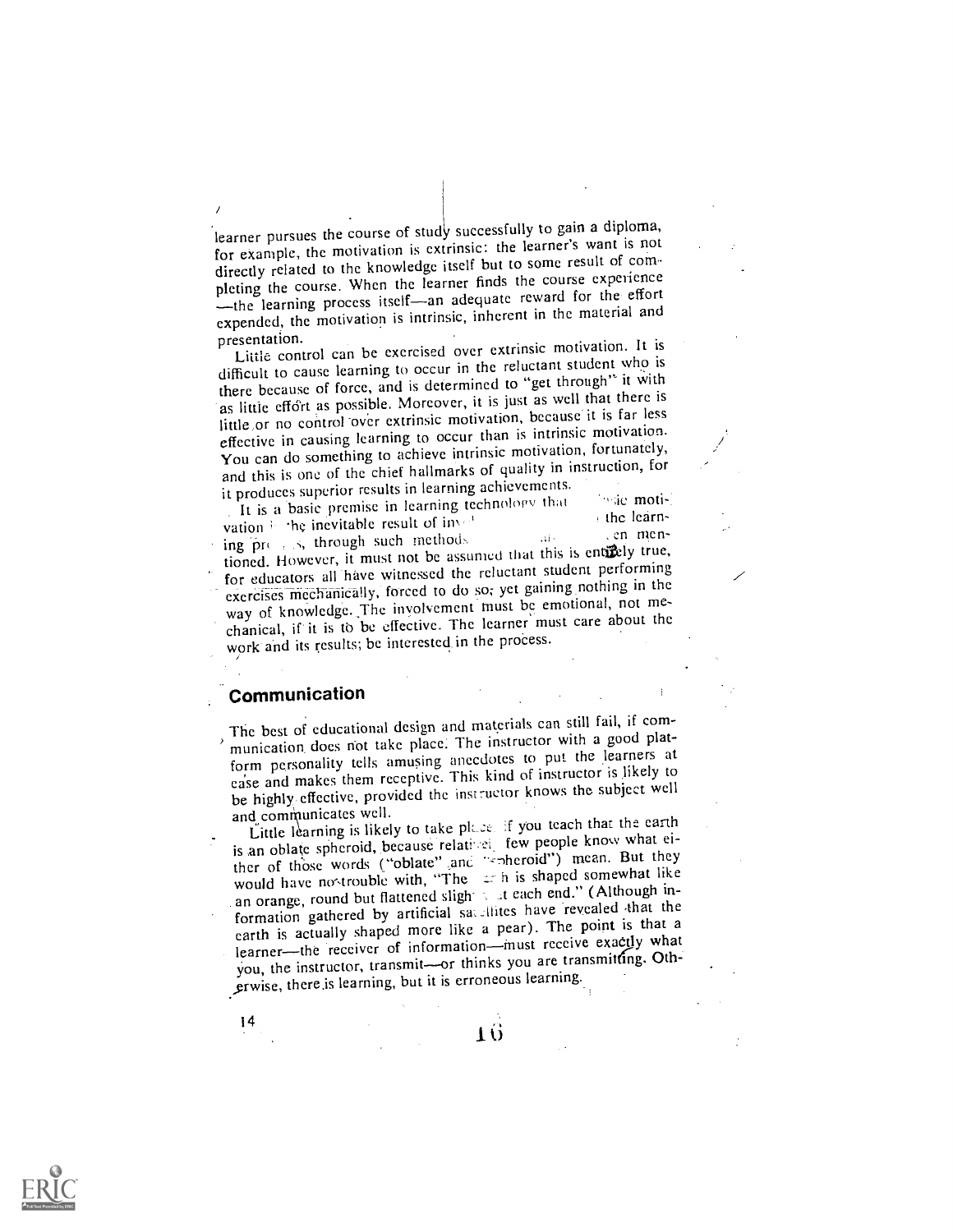To communicate effectively, you must use a common language, of course. You may, for example, be a technical expert in some field-perhaps chemistry, electricity, explosives, etc.-and therefore use technical jargon from your field almost automatically, never realizing that your class does not follow this jargon.

The standards are replete with technical jargon. Even the simple term "grounding," which one is enjoined to do for all electrical equipment, is jargon. It means literally to make an electrical connection between certain portions of the equipment and/ the earth. However, the casual observer cannot perceive that spich is the case. The casual observer perceives the equipment confected to some point which is identified as an electrical "ground." Much less does the casual observer understand the electrical significance of and the need for this connection. But there are synonyms for "ground," such as "earth return" or simply "return." Should you use any of these instead of "ground," without explanation, communication would most certainly become ineffective.

It Was for this reason, that "inflammable" and "nonflammable" became "flammable" and "nonflammable" a few years ago. The marking "inflammable" on a container was meanterpreted by too many people as meaning noncombustible. In short, you must take measures to be sure that the learners are receiving your messages, loudly and clearly.

There are several ways of ensuring this. The first and most obvious is to have an accurate understanding of the average language level of your learners. This is usually stated as their listening vocabulary (whiCh is almost always different from reading and speaking vocabularies), at some group level A second way is to ask questions and give formal or  $\mathbb{R}^n$  rmal spaces. A third way is to have the learners recite, in som a stationaries and judge by their recitations whether they have grasped  $t$  and contained accurately.

This latter way is the most widel used and advocated by proponents of modern behavioral theoret in traditing and education. The presentation of information  $a_{n+1}$  are request to the request to the learner is a stimulus. Learner recry in or action is the response. The instructor can then compare the actual response with the desired response to judge the accuracy of communication and/or the degree of-learning that ras-saken place.

#### Feedback

-I I

Once you have heard or observed  $\mu$ ,  $\mu$  learn,  $\lambda$  response to a stimulus, you either reinforce the leame  $\tau$  by confirming the accuracy of the response or you provide  $\epsilon$  redial instruction to correct the

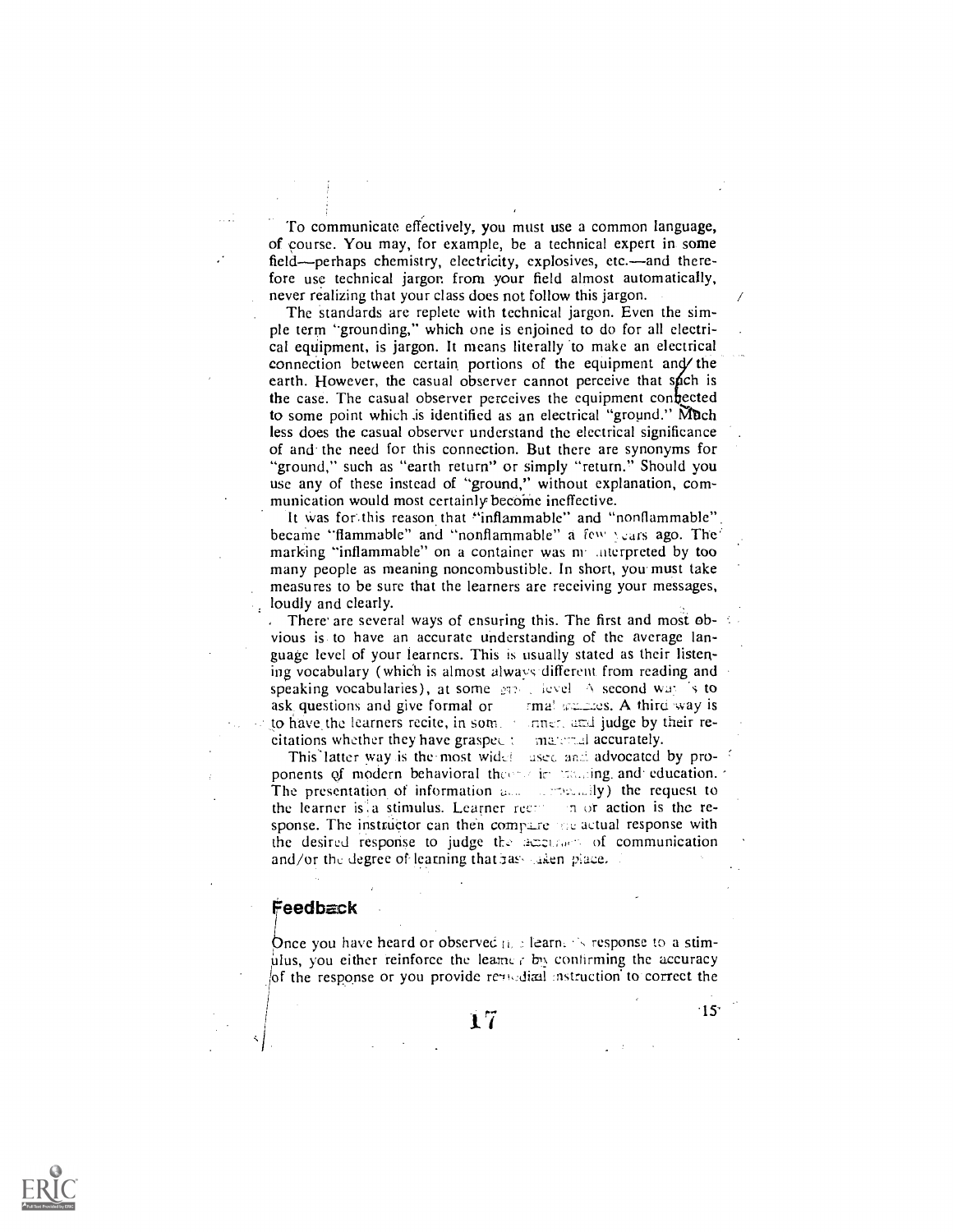learner's erroneous learning. This information to the learner about his or her learning (or lack of it) is called "feedback."

 $\triangle$ 

Feedback is an automation concept. It describes to the engineer a method for controlling a process, usually an automatic process. The output of a system is measured, compared with some standard or reference, and information is sent back to adjust the process, if the output is not what is desired.

tor example, if pickles were being packed automatically, the reference standard for a full barrel might be its weight. Perhaps a full barrel of pickles should weigh 180 pounds. As each barrel of pickles is filled automatically, it stands on a scale. When the scale measures 180 pounds, the "full barrel" signal is sent back to the pickle source to stop the flow of pickles, and to the motor to start the belt moving again and move a'new, empty barrel into position for filling.

## The Feedback Concept in Training

Information to the learner regarding his or her response has been identified as feedback. There is, however, another kind of feedback in the training system, the response is itself a feedback to the instructor. It tells you how well the delivered information was understood. If it is correctly, understood, it is your "A-Okay" sigunderstood. If it is correctly understood, it flashes an error-signal to<br>nal. If it was not correctly understood, it flashes an error-signal to  $\frac{1}{2}$ . If it was not correctly understood, it has the line of the learning system.

you to adjust the learning system.<br>Viewed in this manner, the instructor is perceived as the learning system and the learning that takes place-or fails to take place-is perceived as the output of the system. The correc anplace—is perceived as the output of the system.<br>swer to each stimulus (the answer the instructor wants to see or

hear) is the reference standard.<br>In principle, an instructor-or learning system-goes through a specific, proceduralized set of steps:

I. Exposes the learner to (presents) information to be

learned.<br>2. Supplies a stimulus to the learner, requiring the learner to<br>2. Supplies a stimulus to the learner, requiring the learner to respond and thereby demonstrate behavior which represents learning,

3. Reacts to the learner's response by:

16

a. Recognizing the response as the correct behavior and reinforcing the learner by confirming the correctness of the response, or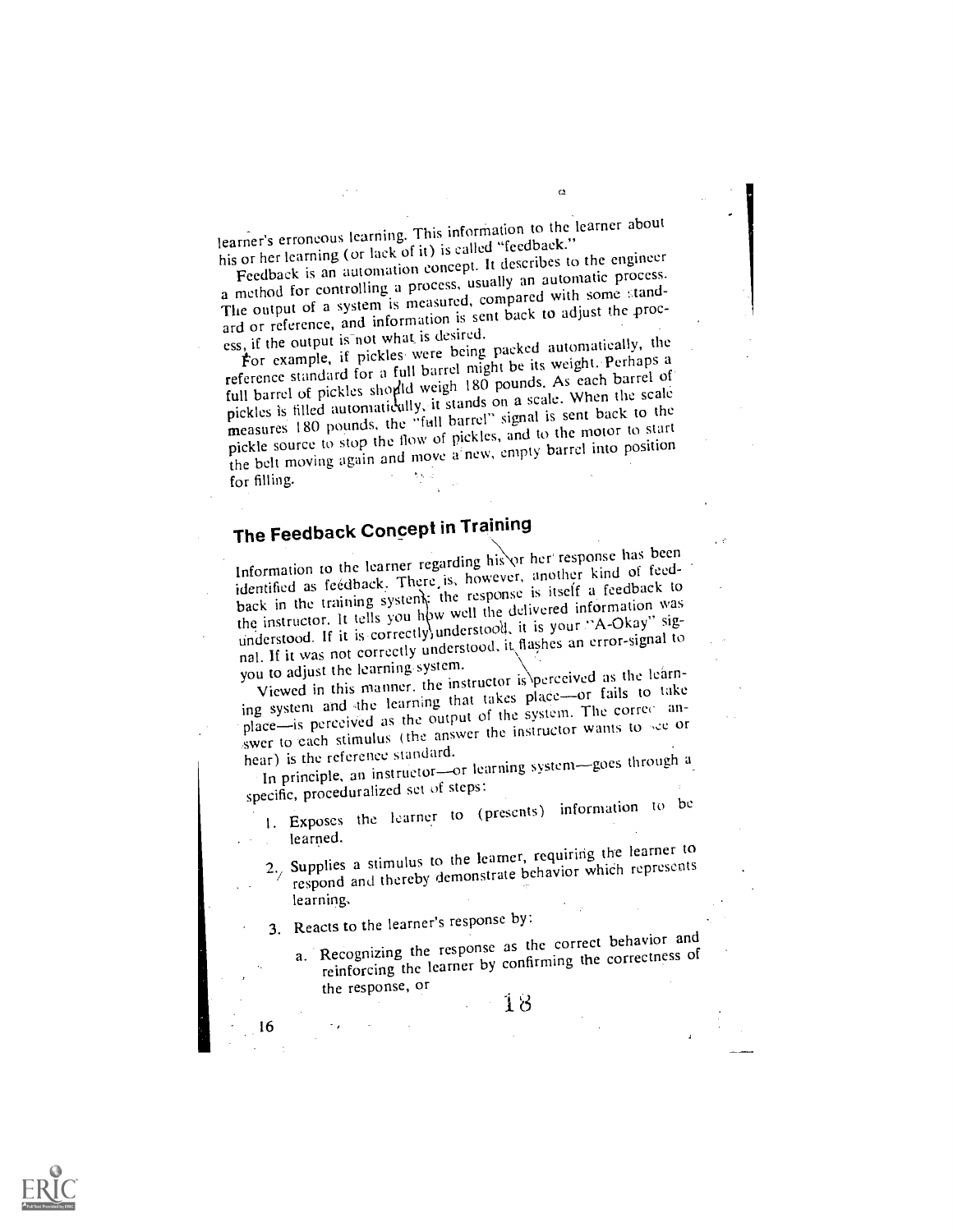b. Recognizing the response as incorrect and remediate the learner immediately by corrective teaching.

In practice, there are many ways to do this, some more effective than others, depending on the situation. Here are a few general guidelines:

- $\bullet$  If the learner is simply to recall---memorize the information (e.g., a set of technical terms, the wording of a regulation, etc.)-the exposure should include drills and simple correction of incorrect responses until the learner has it "down pat."
- If the learner is to master a manipulative skill of some sort or a straightforward procedure, such as looking up a standard, very much the same set of tactics is appropriate.
- But, if the learner is to exercise judgment, analytical skill, or otherwise draw selectively from a large body of knowledge to which the learner has been exposed earlier, the problem is a bit more complex: the learner has to reason, drawing upon principles, methods, procedures, and a body of facts learned earlier. This is not rote learning; the learner must analyze and synthesize.

This is "getting it all together"-assembling a number of behaviors mastered earlier into a coherent skill. The learner must decide which of the earlier-mastered behaviors are relevant to the problem and how they shall be assembled and performed.

Experience indicates rather clearly that although a learner may master each behavior of a long chain of behaviors, "getting it all together" for the first time is a occidedly different proposition. Hardly anyone will get it right on the first try.

The 'method that appears to work best in this siwation is a work sample-critique procedure. The learner is assigned a relevant piece of work to do-an exercise, for example. The instructor then examines the piece of work and critiques it, pointing out where the learner went wrong or, at least, in what areas or manner the work could have been done more expertly. Then-and this is most important—the instructor corrects or 'mproves the specific application of the criwork sample to demonstrate the specific application of the critique.

Done in exactly this manner, this method works extremely well. Learners master new skills rapidly, because incorrect behaviors are not permitted to become fixed and the learner gets highly specific application instruction. The learner can perceive exactly where, how, and why the work went wrong or how the theory was applied imperfectly.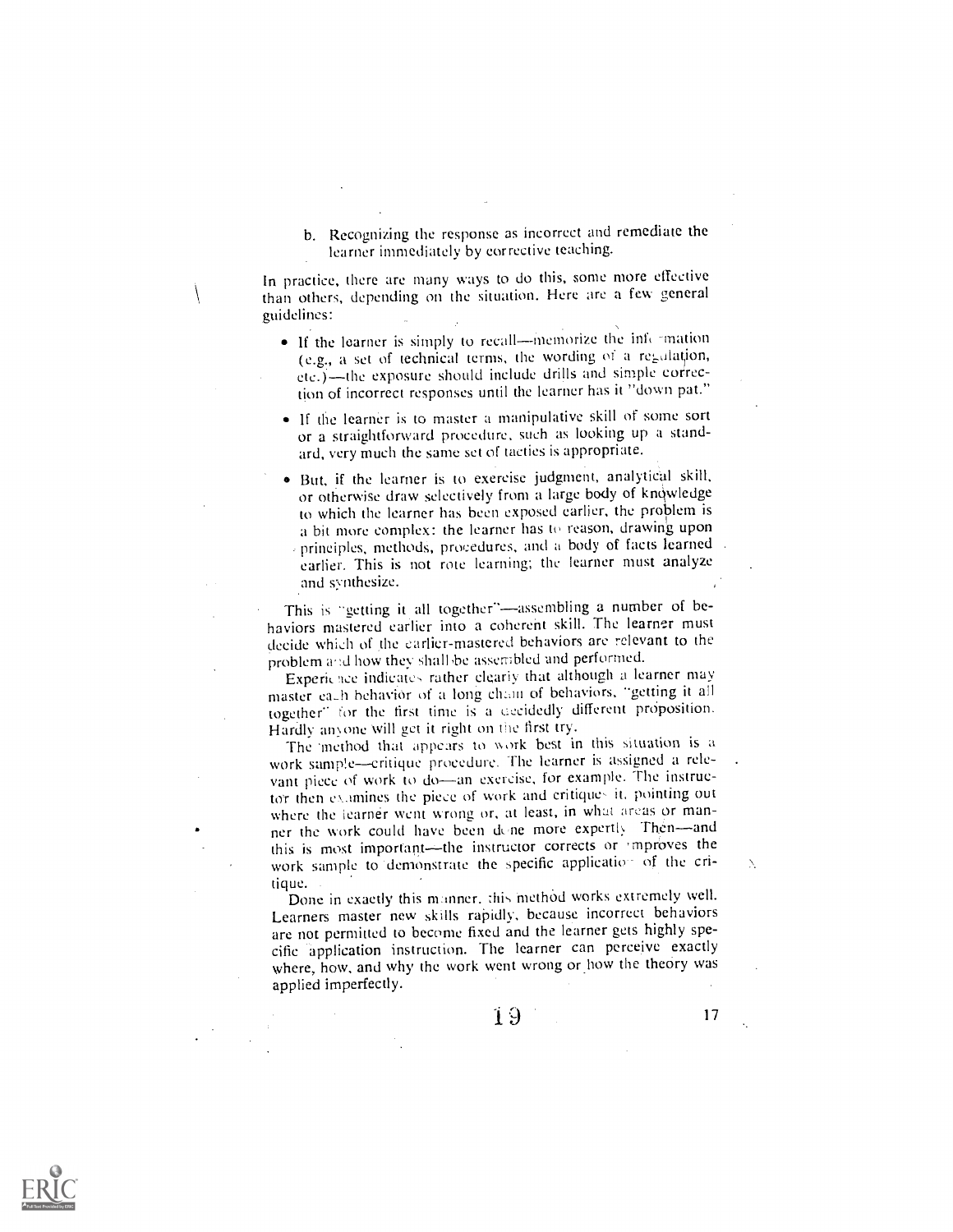The method is somewhat time-consuming, because each work sample must be individually studied, critiqued, and corrected. If the class is a large one, it may be an impractical method, for this reason. There simply may not be time to critique each learner's sample. In such case, a variation is possible: prototype critiquing.

In prototype critiq'uing, the instructor reviews the work samples and identifies the common errors. The instructor conducts critiques and'corrections of several before the entire class, covering the majority of problems and allowing questions. This is not quite as effective as individual critiquing, but it does work.

Peer critiquing is also possible, wherein the learners offer critiques of each other's samples. This can be somewhat dangerous, however, unless it is carefully controlled by the instructor. Probably the best way to do this is to first ascertain which of the learners have produced the best work samples, in the particular case, and use them as aids to critique others. CAUTION: The learner who produces an excellent work sample in one exercisc may pro-  $\alpha$  is  $\alpha$  is sample in another exercise. Therefore, selection of aids must be done afresh for each case.

Other variants are possible: A learner may be called upon to conduct a critique of a typical work sample before the class. This will not save time, but it has the advantage of getting the learners involved closely in the learning process.

In all cases, make every attempt to involve the learners in the process. It is important, however, that the learners not be embarrassed or humiliated in these exercises and involvements. Do not compel the obviously introverted person to lecture from the rostrum. Do not identify the author of a work sample being critiqued publicly. Do not allow the learners to feel threatened by the learning-situation in any manner. High-threat learning situations inhibit the participants, and inhibition-especially fear-inhibits learning.

Competition is motivating, and many kinds of competition are possible. Individuals may compete for distinction, groups may be formed for group work and competition with each other, and individuals may compete with themselves-i.e., to better their earlier efforts.

Group competition is especially effective in a classroom situation, since it is usually a low-threat condition, whereas individual competition (with each other) represents a high-threat condition to inany individuals. The class may be formed into several small groups—three or four in each group—and work collectively on exercises, problems, or projects.

It is important to a learner that he or she experience a sense of' achievement. Achievement to one may give no satisfaction at all to another. It depends on the individual's level of aspiration. In

18

ł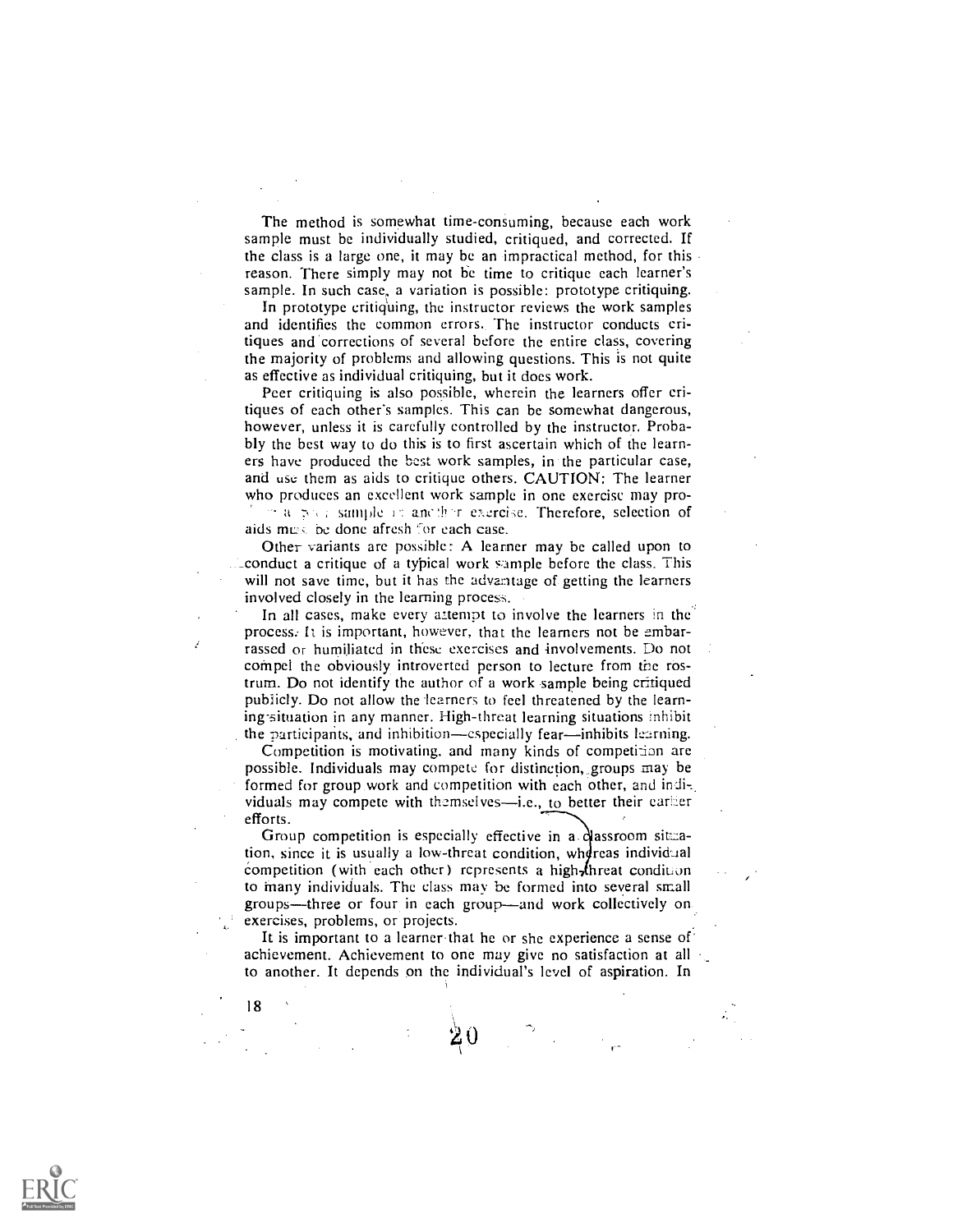general, for an individual to get a sense of achievement-and satisfaction-from an act, that act must be of a recognized difficulty not too easy. On the other hand, it must not be too difficult to do, for the other side of the coin is frustration and that does not

enhance learning either. Exercises, problems, and projects must therefore be designed with these facts in mind. They must be realistic, in terms of the course coverage, represent a reasonable degree of difficulty for the given target population, yet be possible of solution by that popula, tion.

Examination questions and answers should never be "trick" questighs, turning on a semantic nuance or on a minor to this car ity They must be relevant to the material and to the type and ley  $\mathbb{R}^n$  , exted of the learner, once back on the job. They shou... cover essence-principles-not fine technical points which the learnes would ordinarily look up, on the job, rather than attempt to :ommit to memory.

This is an important point. You must distinguish between what the learner should carry away stored in memory and what he or she need not remember because it is more properly looked up, when needed. One should not attempt to remember all the provisions the National Electrical Code, for example, but only the major -rovisions and principles of electrical safety. Nothing is demor :rated by requiring a learner to memorize the wire size requirec. In a given type of equipment; rather; the learner should remember that a given wire size is required for each application, and test the correct size may be found in some source document or by , yme prescribed method.: A most important part of such a course is learning what standards and other reference documents must  $\rightarrow$  kept at hand and how (and when) to use them.

#### Augmentation Coverage

The point was made earlier that no set of regulations, or standards, can foresee and provide for every industrial situation and set of cOnditions. Even if they could, a new set of conditions would arise regularly. Therefore, the regulations; laws, and standards address the typical situations and provide a sound basis for meeting all situations. Employers must analyze and address the standard in terms of their own situations.

To do this effectively, employers must understand both the letter and the principles of the standard. They must understand the hazard. For example, it is generally known that electrical equipment must be grounded, but how many people know what that

 $21\,$ 

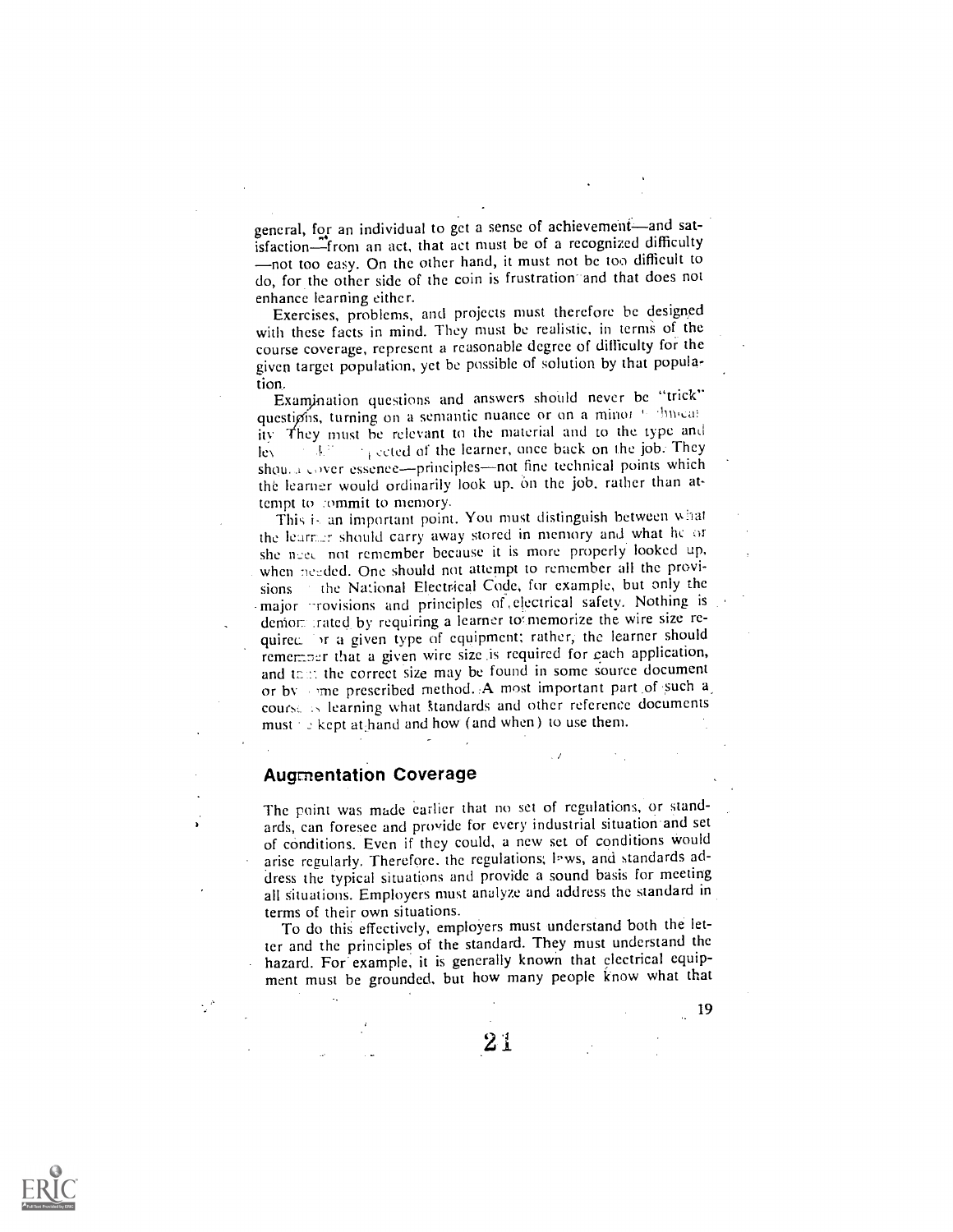word "grounded" really means, and why grounding is important. The following pages of text are intended to help you alleviate that problem by providing augmentation to thc lesson plans principles of electrical safety by explaining what "grounding" means and why it is important, and some similar coverage of fire and explosion hazards and health hazards.  $\triangle$  for – cintes are explained, in each case, as a general guineer  $\mathbf{a}_0$ , be supplemented by a little additional research and the little and ture, some of which are cited for your reference and not all ommended to the learners as supplementary reading.

#### GROUNDING AND ELECTRICAL SAFETY

¢,

 $\zeta$ 

The principle considerations in electrical safety are grounding, insulation, and circuit protective devices. To understand these fully, the learner should grasp thc basic principles of electrical current flow and thc meaning of the word "circuit."

A "circuit is a complete loop. Electric current can flow only if it returns to its source, in a complete loop—a!"circuit." Anything which breaks that loop stops the flow of current: hence the name "circuit breaker" for safety devices is intended to stop the current flow when conditions make that-current flow dangerous.

The path through which the current returns to its source is called the "return" or ground. The reason for the term "ground" is that the earth is used-literally-to provide the return path. If the return side .of the circuit at\_the equipment is connected to damp earth—a metal rod pressed into the earth to a point where the earth is always damp and therefore conducts electricity (a depth of about 5 feet)—and another, similar connection is made at the power source, a complete circuit is formed. No matter how many miles separate the equipment from its power source, the electrical connection is made. In practice, ground connections are made to water pipes or other metal objects which will provide reliable contact with damp earth, since they are buried in the earth at some point.

Now, what has this to do with safety? Just this: our bodies are normally at or near what we call "ground potential." That is, there is no "potential" or diffcreifce in electrical values between our bodies and ground. Therefore, we may safely touch anything . else which is at ground potential.

As a result of this, any part of electrical equipment which we might touch must be placed at ground potential-connected to ground—to be safe. If it cannot be placed at ground potential, we must be protected from it by insulating it with rubber, glass, porcelain, or some other material which will not conduct electricity.

 $\leq 22$ 

 $2.11$ 

 $\mathbf{1}$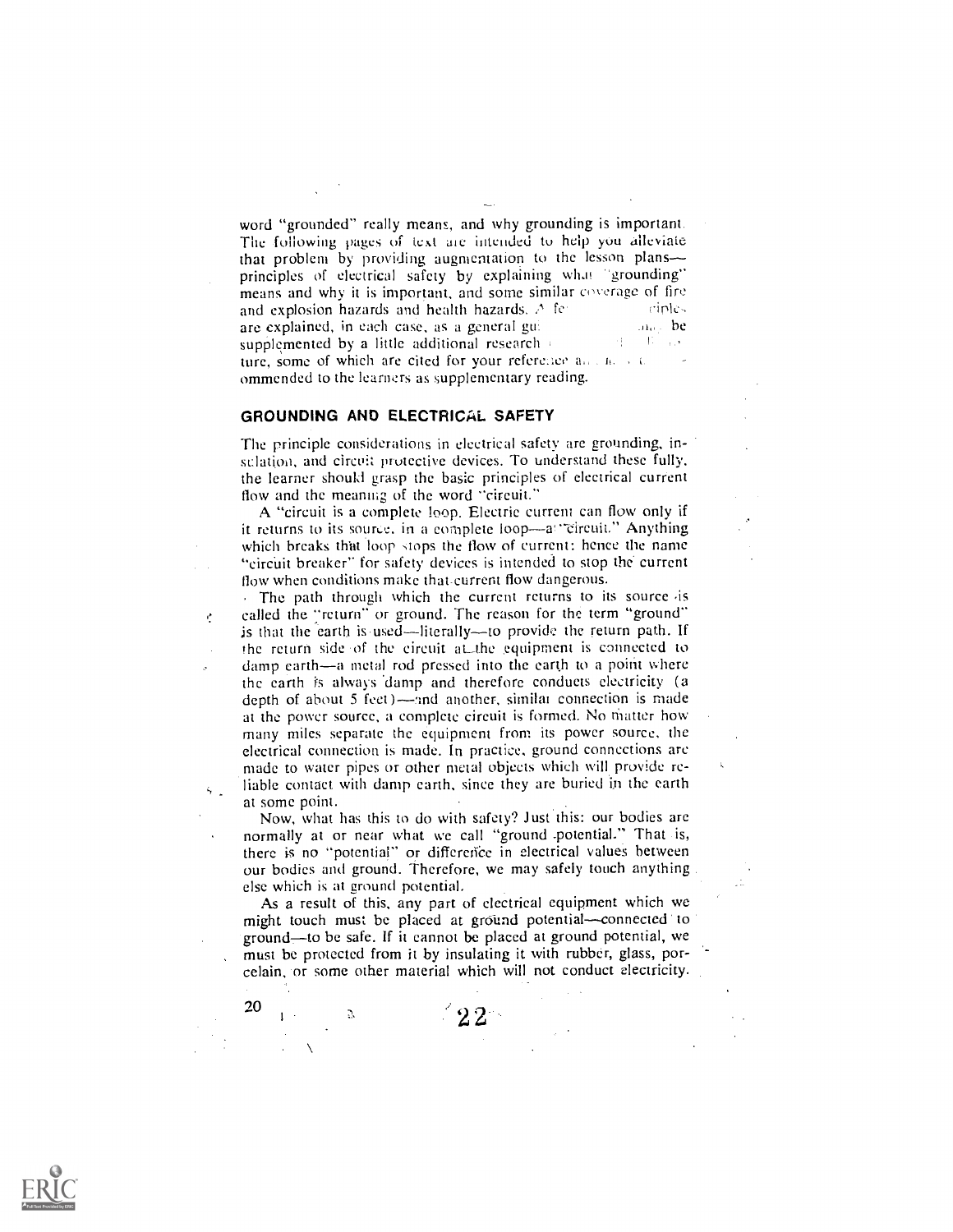Consider, for example, the metal housing around a motor or the metal box in which electrical switches, circuit breakers, and controls are placed. These are not part of the circuits, but they exist to protect the equipment from dirt, moisture, and the like, as well as to prevent contact with exposed wiring and connectors. They are not connected anywhere in the circuits of the equipment they house, but are insulated from that equipment. There arc hazards, however,  $(1)$  a malfunction within the equipmentfrayed insulation perhaps-may cause a "hot" wire to touch the housing, thereby makiag the housing dangerous to touch by placing the housing at high potential; and (2) static electrical charges can be built up in metal housings, especially in the case of motors and other electromagnetic devices. These charges may or may not be dangerous of themselves, but even a small shock to a person causes the person to gerk involuntarily, which may lead to a true accident. Moreover, static charges can cause electrical sparks, and

sparks can cause fires. To prevent these things from happening, metal housings are connected to ground. If static charges are present, they run off and never build up in the housing. And if the housing is connected bv a high-potcntial connection or 'wire, a short-circuit results, which trips the circuit breaker or blows the fuse. This stops all current flow.

The practice is, therefore, to place all such housings and containers at ground by connecting the housing to an "external ground," such as a water pipe, or a third wire which is connected

to ground.<br>Most ,electrical equipment today-e.g., power tools and appliances have three wires and plugs with either three prongs or two prongs and a pigtail. In either case, the third wire is connected to the housing and other exposed metal parts, and the third prong or pigtail connects the third wire to ground-specifically, the receptacle housing, which is connected to ground.

There are many other metal devices which require grounding: conduits (pipes) carrying electrical wiring, the metal outside skin on "BX" conductors, the cover plates on electrical receptacles, to name a few. In all cases, the principle is the same-to protect people from possible electrical shock and/or sparks which may cause fire and explosion by keeping exposed metals at ground potentials.

## FIRE AND EXPLOSION HAZARDS

Like electrical hazarcis, fire and explosion hazards are obvious to some extent, but not entirely so; many of us do, not know, for example, that flour suspended in the air is an explosion hazard.

2 3

 $\begin{bmatrix} 21 \\ 1 \end{bmatrix}$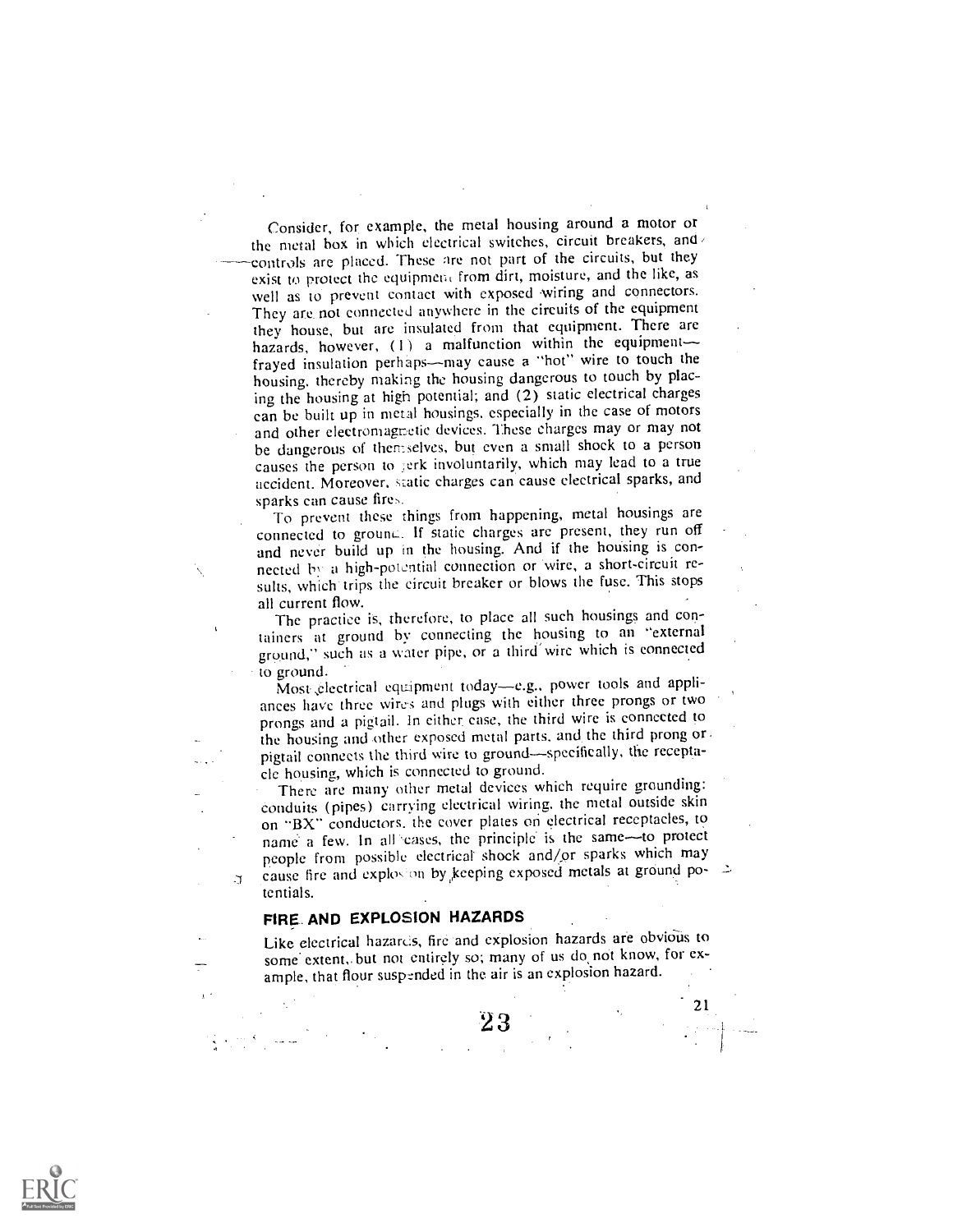Fire is always a danger. Even a "fireproof" building can have a disastrous fire. By "fireproot," we generally mean that the main structures of the building--walls, foundations, joists, floors, and roof-are made of stone, brick, concrete, metal and other noncombustible materials. This does not mean that a fire is impossible in such a building. Buildings are full of combustibles-wood in trim and panels, rugs, draperies, desks, and other wood and fabric furnishings. And many industrial buildings have abundant quantities of oil, greases, and volatile solvents on the premises. In a fire, the shell of a "fireproof" building may survive, but the fire would nevertheless be a disaster.<br>It is not possible to divide all materials into two mutually ex-

clusive categories of "combustible" and "noncombustible." Many<br>materials fall into the in-between regions of not-easily-combustible<br>or combustible-under-certain circumstances. The flour just men-<br>tioned might not ordinaril ean be ignited, especially when it is a fine powder suspended in the air. The metal magnesium will burn with an extraordinarily hot flame, when ignited, although we generally tend to think of metals as noncombustible.

There are, therefore, degrees of tire hazard. There are the easily combustible materials, which may be ignited by a tiny ,spark and may even be explosive, when mixed with air. And there are materials not easily combustible and perfectly safe under most conditions, yet extremely hazardous when finally ignited. In fact, these are extremely hazardous, when ignited, because usually they are ignited only by very high temperatures and they then burn at very high temperatures.

Some of the most hazardous materials, in terms of being easily ignited (and sometimes easily forming explosive mixtures with air), are flammable gases, such as hydrogen and propane; volatile solvents, such as haptha, kerosene, and gasoline; and granular or. shaved solids, such as excelsior, straw, sawdust, and shredded paper.

Pure oxygen is a hazard of a special kind. Combustion or burning is, of course, a combination of a combustible material with 'he Oxygen in the air. In our normal atmosphere, about one-fifth of the volume is oxygen. Any material which burns in the atmosphere burns much more readily' and with much greater speed in pure oxygen. Therefore, special fire precautions must be observed when pure oxygen is present. Sparks and flames must be scrupulously avoided. A lit cigarette would flare up into open flame in pure oxygen, for example; hence, the special precautions when handling oxygen.

To extinguish fire, we must deny it oxygen and/or reduce the

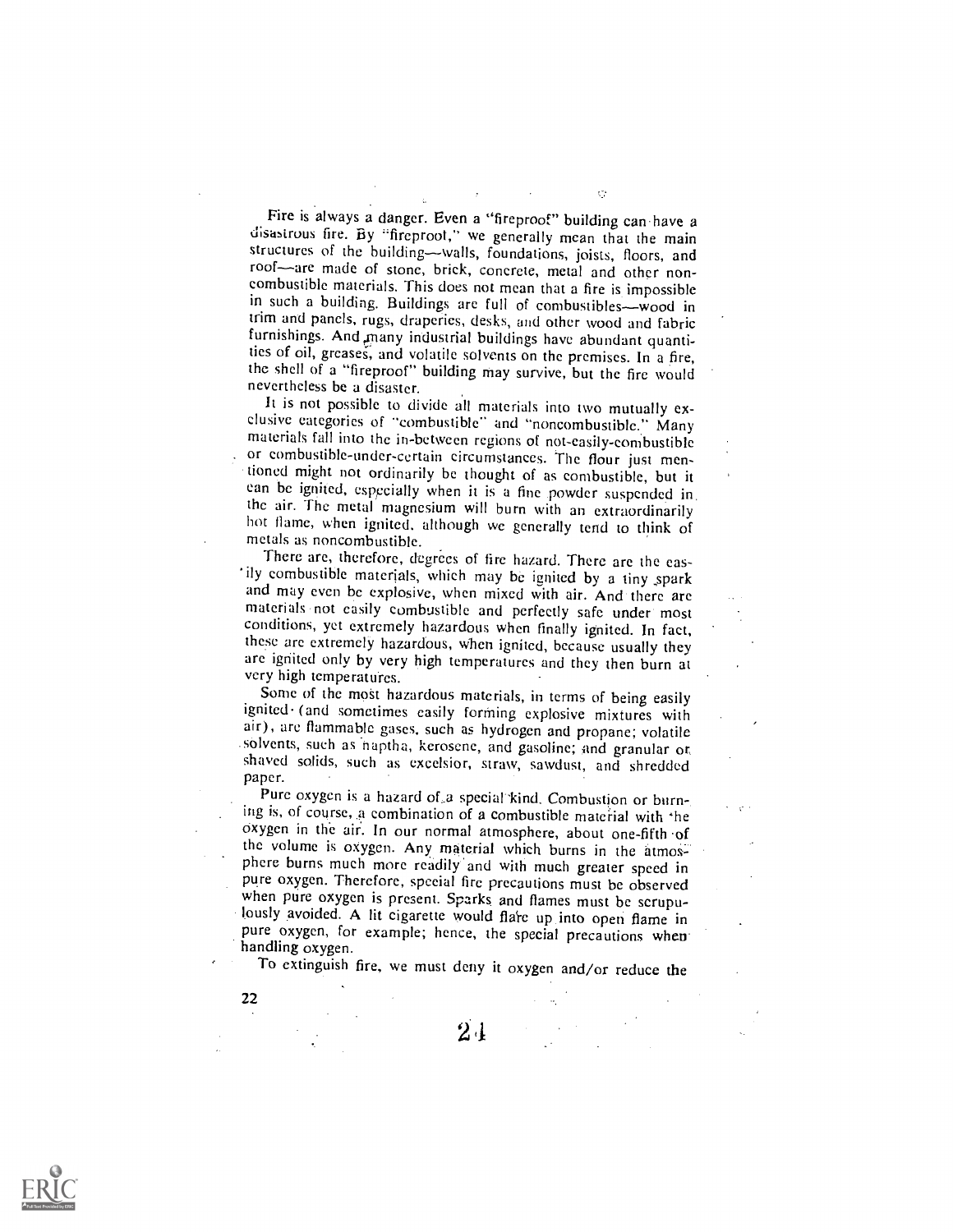temperature of the burning material to a point below its combus-<br>tion point or flash point. Most fire extinguishers aim primarily at smothering fire-denying it oxygen, and water is commonly used for this. However, water is not always suitable to du the job.

Some materials which burn-gasoline and oils-are lighter than .ater. Water has no effect on them, because they simply float to the surface of the water and continue to burn. 'Many fire extinguishers therefore have other means for smothering fire. This is why we have extinguishers which use carbon dioxide, a heavy, noncombustible gas, and foam, a heavy semisolid.

#### NOISE AND AURAL HAZARDS

We know that high noise levels can do permanent damage to one's hearing, and we have standards providing specific protection against high noise levels. Here again, however, the specific danger is not always apparent.

The human ear does not hear all sounds equally well. Sound is vibration, and the human car can detect vibrations ranging in frequency from: approximately 15,000 cycles per second. Thc low frequencies or low pitches are such things as rumbling sounds drums, bass instruments, and the like. The high frequencies or high pitches are the shriller sounds-whistles, violins, flutes, etc.

Human hearing falls off pretty sharply as 15,000 cycles per second is approached, and many of us hear sounds of those pitches poorly or not at all. (Women tend to hear the high-pitched sound somewhat better iban do men). This would lead us to believe that the potentially harmful noise levels are all sound within this range of 20 to 15;000 cycles per second. This is not necessarily true, hoWever, as there is some accepted evidence that our inner cars may be damaged and our hearing permanently impaired by "noise" above this level, noise which we cannot consciously hear.

The hearing impairment resulting from prolonged exposure to high noise levels is permanent. The standards recognize the hazards and provide for several types of protection. As a general rule, it pays to play safe; one may be injured by sounds he or she cannot hear.

#### 'HEALTH HAZARDS

Occupational health hazards are in some ways the most dangerous of all hazards simply because they are concealed. We all know, probably, that acids burn, that cyanide is toxic, that lye is much like acid in its effect on the skin, that carbon monoxide is a , deadly inhalation, etc. These are classic dangers, and they ,arc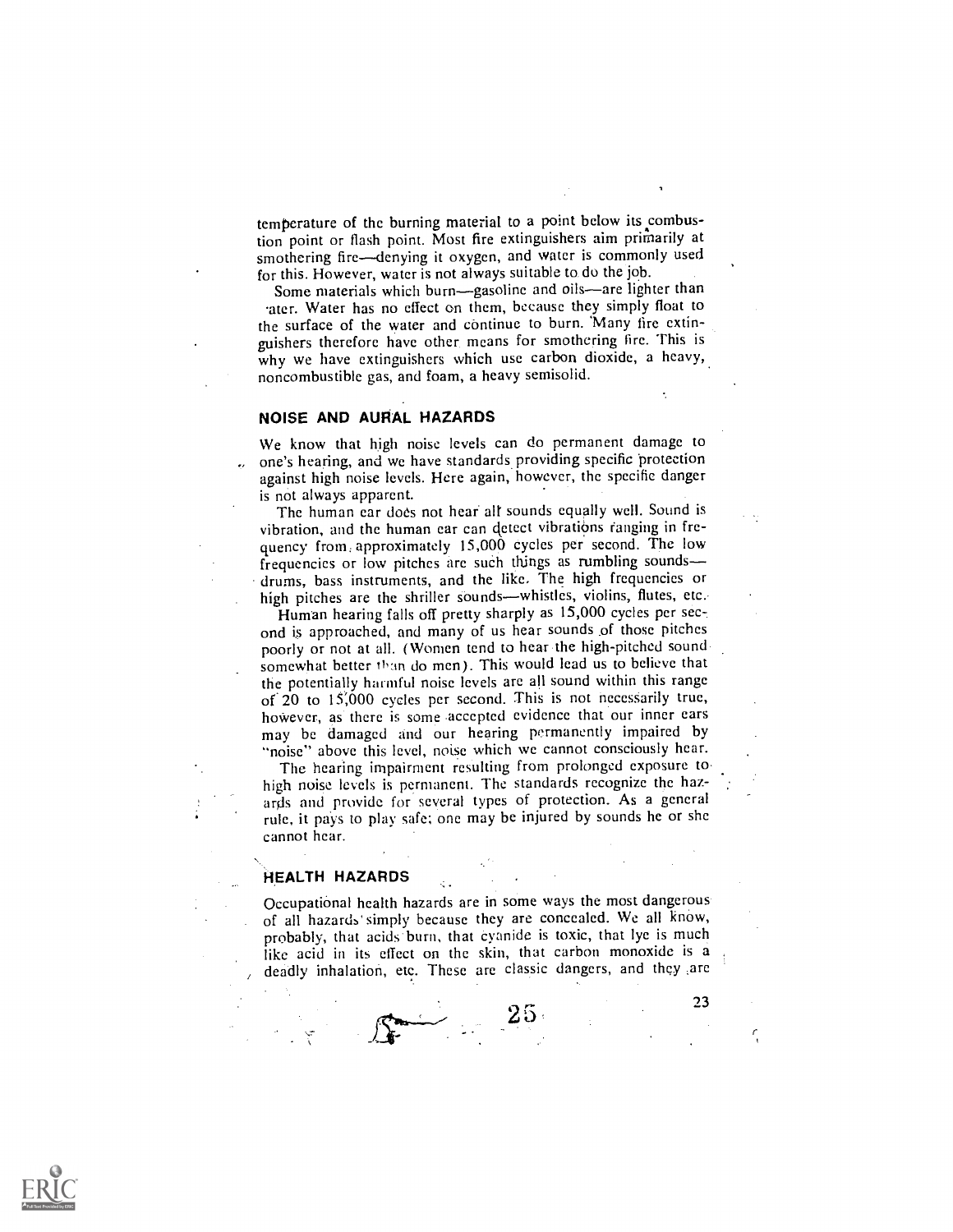"obvious" to the extent that.their danger is well known to most of us.. But other dangers are not readily apparent, and their deadly effects are not immediate; they are therefore especially hazardous.

Inhalation of carbon tetrachloride fumes is such a case. Only a few years ago, we became aware that inhalation of carbon tetrachloride leaves a residue of poison in our systems. The body does not rid itself of earbon tetrachloride, and the effect builds up over many years, although there is no apparent ill effect immediately.

Lead was another such case. Painters and paint workers Were poisoned slowly by lead for many years before modern science discovered lead's accumulative poisoning effect. Recently, it was discovered that vinyl chloride is a dangerous agent, connected with cancer.

It is important to be aware, then, that not all poisons and other health hazards make their effects known immediately. Even radiation is relatively slow working, and its full effects on the human body are not yet completely known.

We tend to think of radiation in connection with nuclear devices and  $X$ -tays. There are, however, many sources of dangerous radiation, including high-powered radio and television equipment. All of these devices-and others, such as "radar ranges"-can produce electromagnetic emanations: alpha, beta, and gamma rays, neutrons, and other such "particles," all of them potential hazards to health. and life.

Our knowledge of all these chemical agents and radiations is not complete. We are learning new things almost daily. The standards. will have to undergo steady change, modffication, revision, and expansion for years to come (at least), to keep pace with the -neW knowledge we uncover, probably to.a far greater extent than will the standards covering the more classic and obvious hazards. This'fact should point out a need to be constantly aware of new or revised standards. Only constant vigilance can keep you "on top" of the situation. What is today a safe practice or material may be recognized tomorrow as a serious hazard.'

#### HANDOUTS

Ń,

Alert instructors can add much to the course by developing their own handouts. Magazines and newspapers are a ready source for many of 'these. The stories and articles cover news of accidents, new medical discoveries, new safety laws, and other related subjects. These handouts can be used in several ways to:

Illustrate points made in lessons;

Furnish the basis for discussions;

 $2^{24}$  2 6

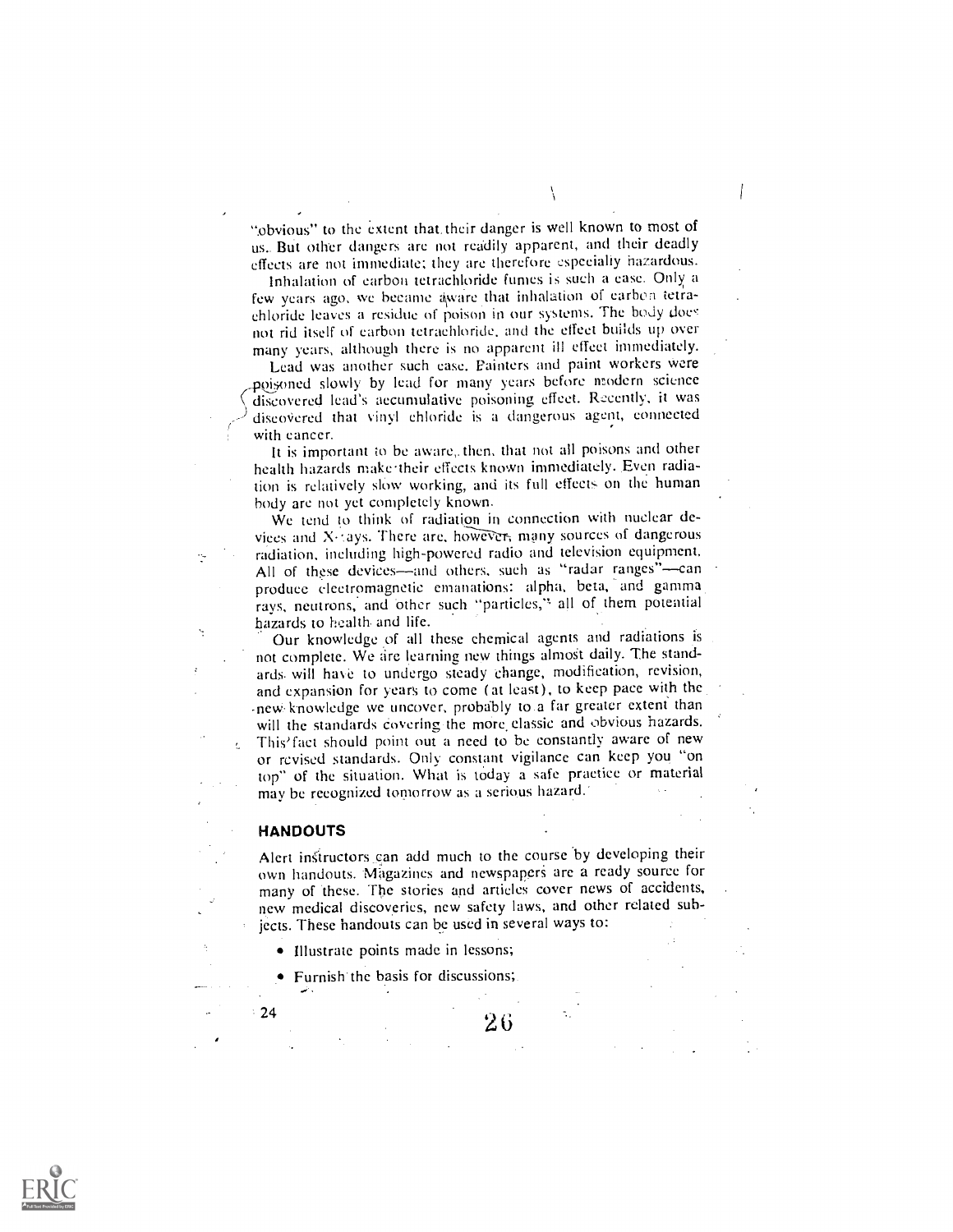- Furnish the basis for exercises and problems:
- Illustrate the effects of compliance or noncompliance: and:or to
- Furnish a basis for review examinations

The instructor should be the catalyst in discussion groups used with these handouts, but not the discussion leader. The instructor may ask provocative questions, such as, What standards are being violated in this case?" Or. "How would you go about investigating this accident?" Or, "Could this have happened at your worksite?" worksite?"

Many handouts may be developed-from publications readily available from the U.S. Government Printing 'Office, the National Fire Protection Association, the National Safety Council, and other such sources. There is an abundance of readily available literature on a variety of safety subjects.

Other handouts may be color representations of safety markings. signs, and other such visual information required by law. These are especially useful as the basis for drills and exercises.

Another interesting and useful set of handouts may' he made up of (relatively) "ancient" safety laws and regulations. These will illustrate the point made earler that safety is a dynamic subject, changing as technology, industrial methods, and human knowledge grow and evolve. The public libraries and safety associations should serve as good informational centers when researching these kinds of materials.



25 -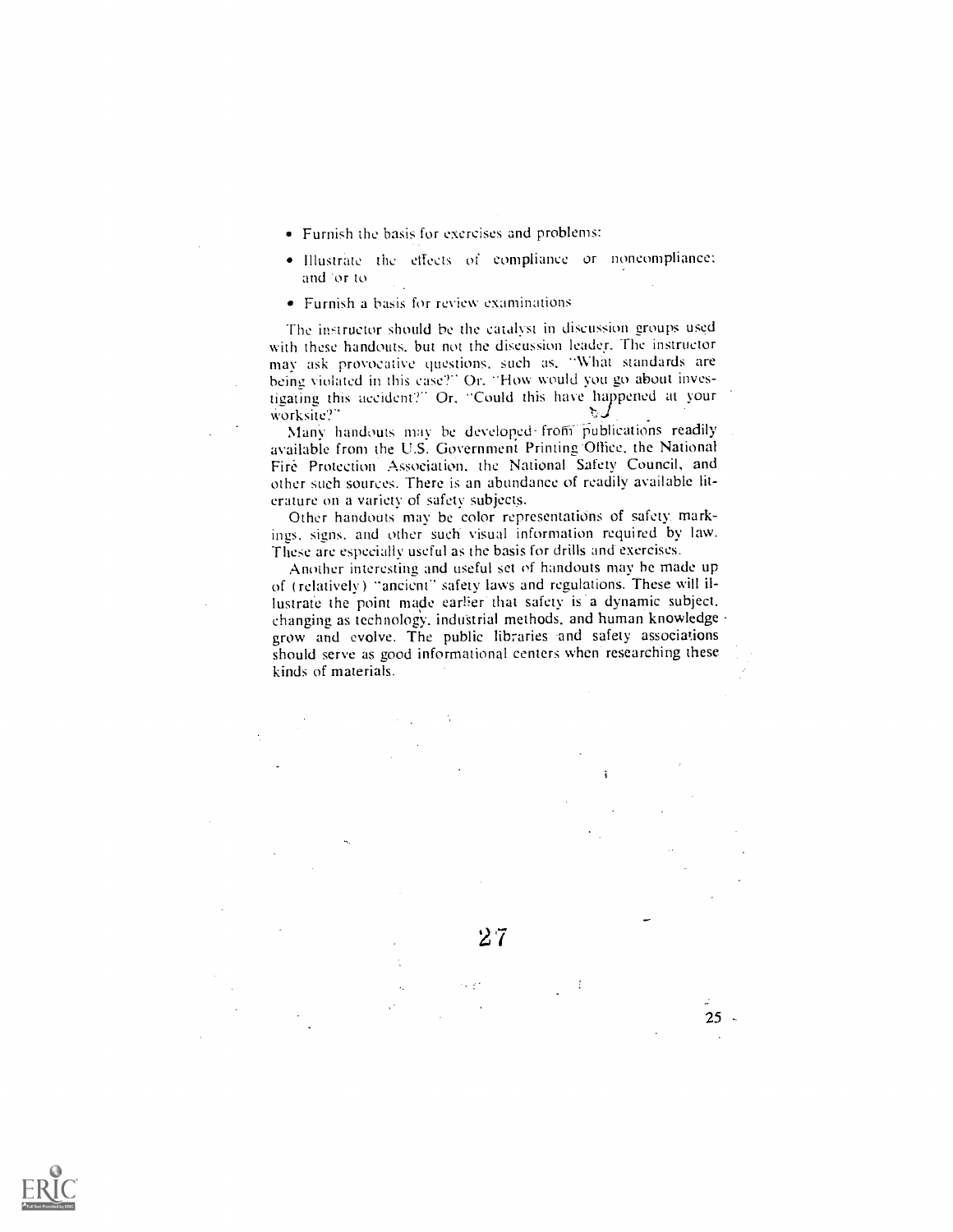# making the presentation

### TAILORING THE COVERAGE

An effort has been made to demonstrate that each presentation must be tailored to the class—i.e., the topics must be of interest and relevant to the individuals.

Some topics are, of course, general, and everyone should know what the Act is, what the standards are, the distinctions between safety and health hazards, and other such general information. But from that point on, the topics should have been carefully selected in advance to fit the class.

However, even in terms of topics, the manner and orientation of the presentation must vary from class to class. There may be littie point in lecturing a class on egress in ease of fire, when the class consists of outdoor pipeline workers or bridge builders.

In the section, "Teaching Versus Learning," you were given coverage on some rules and principles of learning technology. In this section, you will be given some specific application notes how to apply the principles to the specific case.

#### THE BASIC LECTURE

Lecturing is probably the oldest method known to man for aiding another to learn. At the same time, it is far from being the only way, or even the best Way. It has many shortcomings, as well as many advantages. The most serious shortcoming is that many instructors are not good lecturers--i.e., it isn't the lecture idea which is not good, but the lack of lecturing skill.

Lecturing is a natural talent, with some people. But the success of a lecture presentation is not all natural talent. There are many



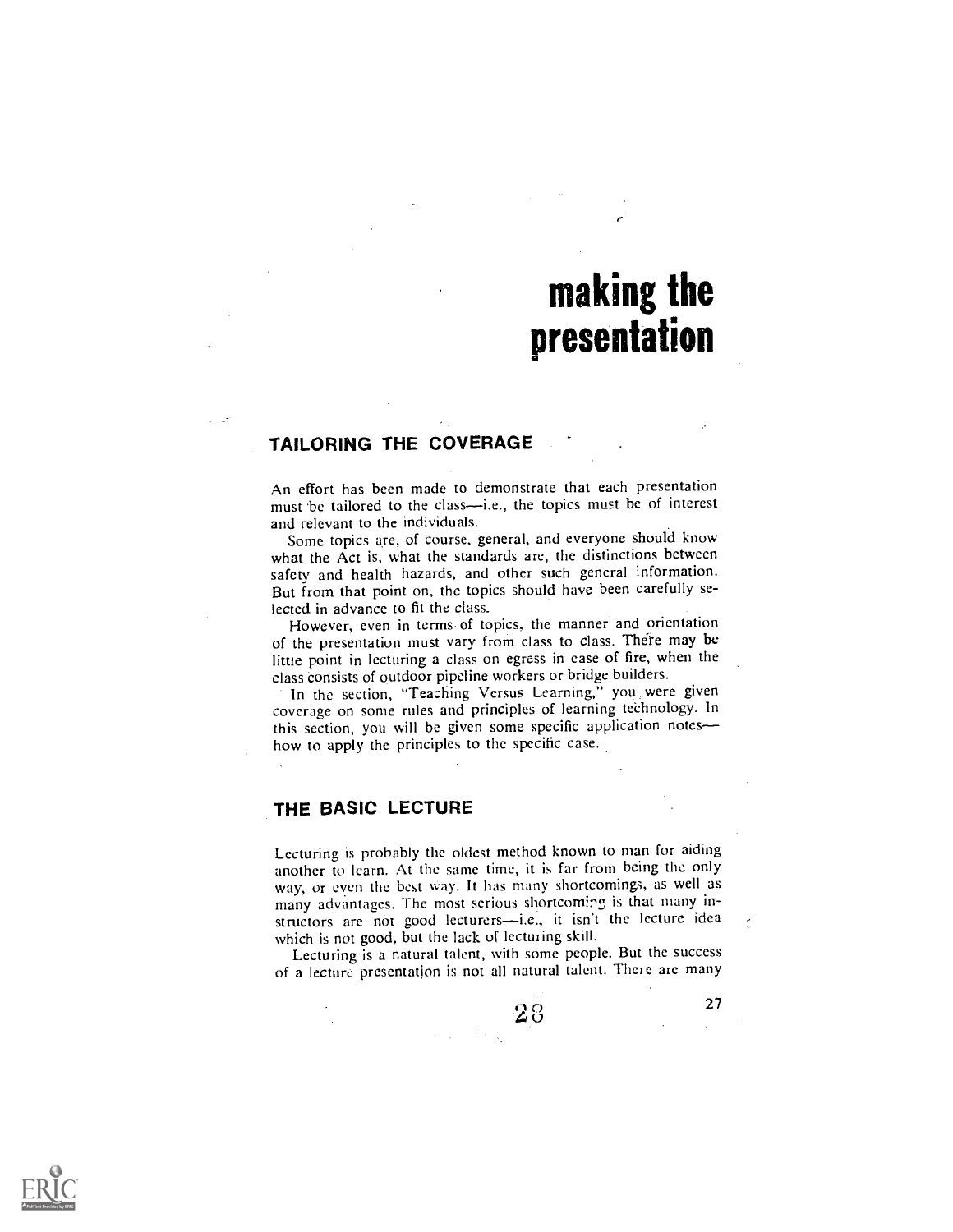techniques which can be learned, and which will improve the indi-

vidual's ability to lecture well. Some general observations about lecturing are offered in the next few paragraphs, suggesting ways to make the lecture more effective. And, at the end of this section, some highly specific instructions are offered to aid you in putting on a good instruction. session. Study these carefully and follow them faithfully, according

to your needs. Lecturing does not have to be dull, even with subjects which are. by their nature, not especially interesting. Lectures can be made more interesting by several techniques:

÷,

## Socratic Method

r-

It was the practice of Socrates to ask questions, rad: \_r than to make statements, when teaching, The method is used today to good effect. especially by good sales representatives. The questions are not chosen at random, however, but are carefully designed and sequenced to lead the student to a conclusion-i.e., "sell" him or herself! For example: What are the hazards in a coal mine? Are there respiratory hazards? Should respiratory equipment be used? What kind of respiratory equipment? This method of teaching stimulates the learner to think and enables him or her to participate-become involved-in the learning process. It provides the learner with an active role, and relieves the tedium of listening passively.

#### Demonstration

A course may provide some demonstration of equipment relevant-to the safety subjects. The Socratic method may be combined with these demonstrations to provide exercises in identifying such things as points to be 'guarded in mechanical equipment, location of safety devices, recognition, of poor insulation, and other practical applications of the lesson content. As an excellent variant on this, one learner may be asked questions while another is asked to judge the accuracy of the response. Learners may be questioned in turn, in a progressive series of questions: one identifies the potential hazard; the second judges the response; the third names the remedy; the fourth judges that response; the fifth identifies the applicable standard; etc.

28

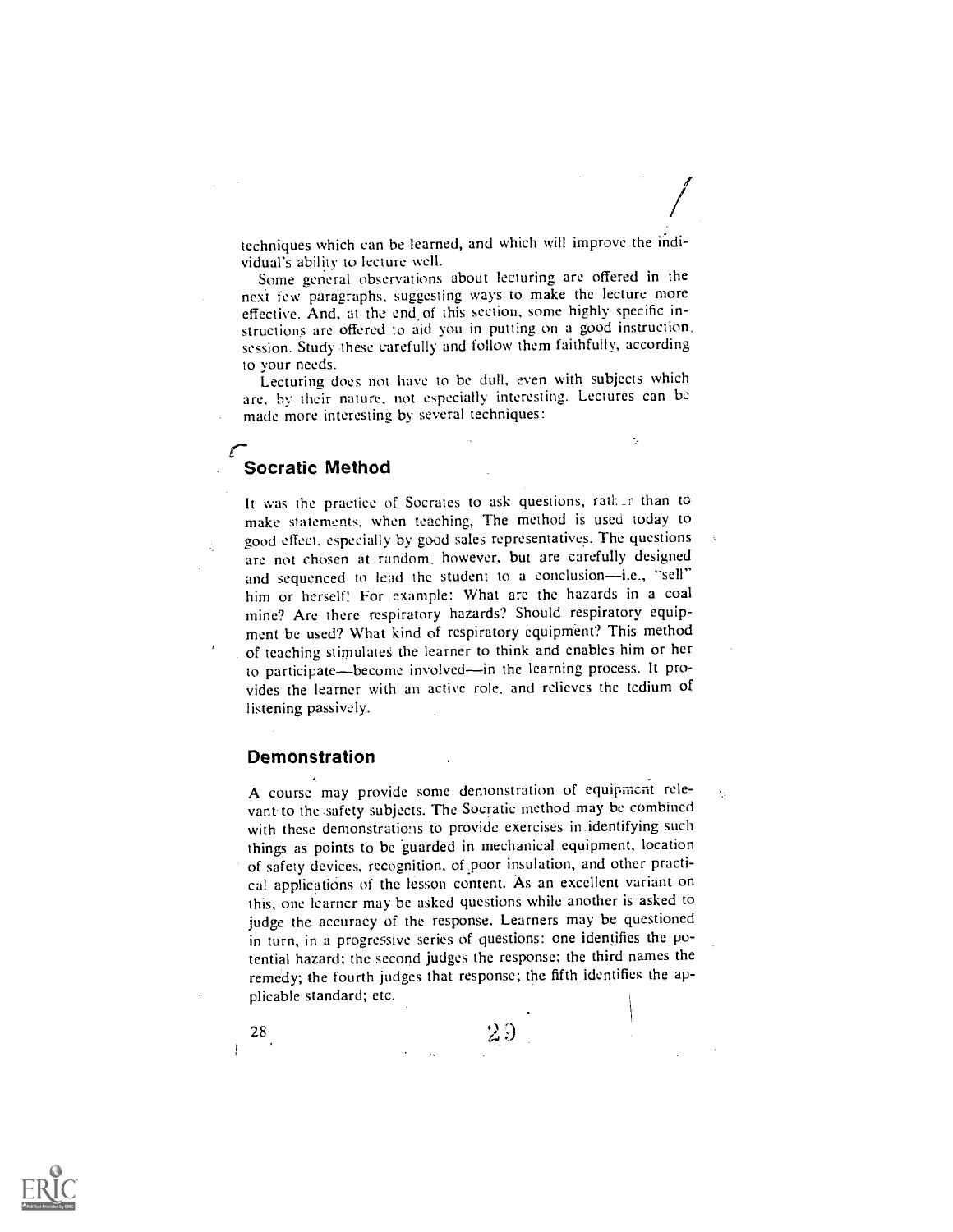## **Role Playing**

Another widely established the mangue is having the learners assume and play roles. A learne trialy assume the role of supervisor, for example, and interact with another learner who is playing safety inspector. Or the instructor: ay play the safety inspector, if the learners are not prepared  $y \neq z$  is handle the rol  $\cdot$ . Many other roles are possible; superint, daen contras supervisori comprehensively versi a contemp safety direction as a supervisor, to a unit versi < orber; safety directand not be use anties. These ble  $\sim$   $\sim$ few view malexercise. If the instructor rollys the leading role,  $\sim$  . Em  $\rightarrow$  this role, with far g deliver the base in she r stial in narrative lecture. effect in m would be posed.

#### Visuai Aids

ŀ,

available that will assist the There are many types of vistrainer in his or her presentance

#### SLIDE AND FILMSTRIP PRO **CTORS**

et transparent pictures into a Slide and filmstrip projectors priscreen. Both are effective commun cation aids which project large life-like images. Charts, diagrams, and pictures can be made into slides, or you can take actual on-the-scene photographs, which can add realism to your presentation.

#### **CHALKBOARD**

The chalkboard is a simple aid which is inexpensive, yet quite versatile. Because it permits spontaneity in presentation, it is often used to develop a topic with the group, to list problems, and record progress. It can be used for anything in which you want the participants to take part.

#### CHART PAD OR FLIP-CHART

The chart pad may be used in much the same manner as the chalkboard. However, the pages may be flipped over which makes it possible to turn back pages for review. Pages of the chart pad can be prepared in advance, which is an advantage. Pages from a chart pad can also be torn off and clipped to holders or taped to walls around the room. This leaves the material on the pages in view of the trainees for their reference.

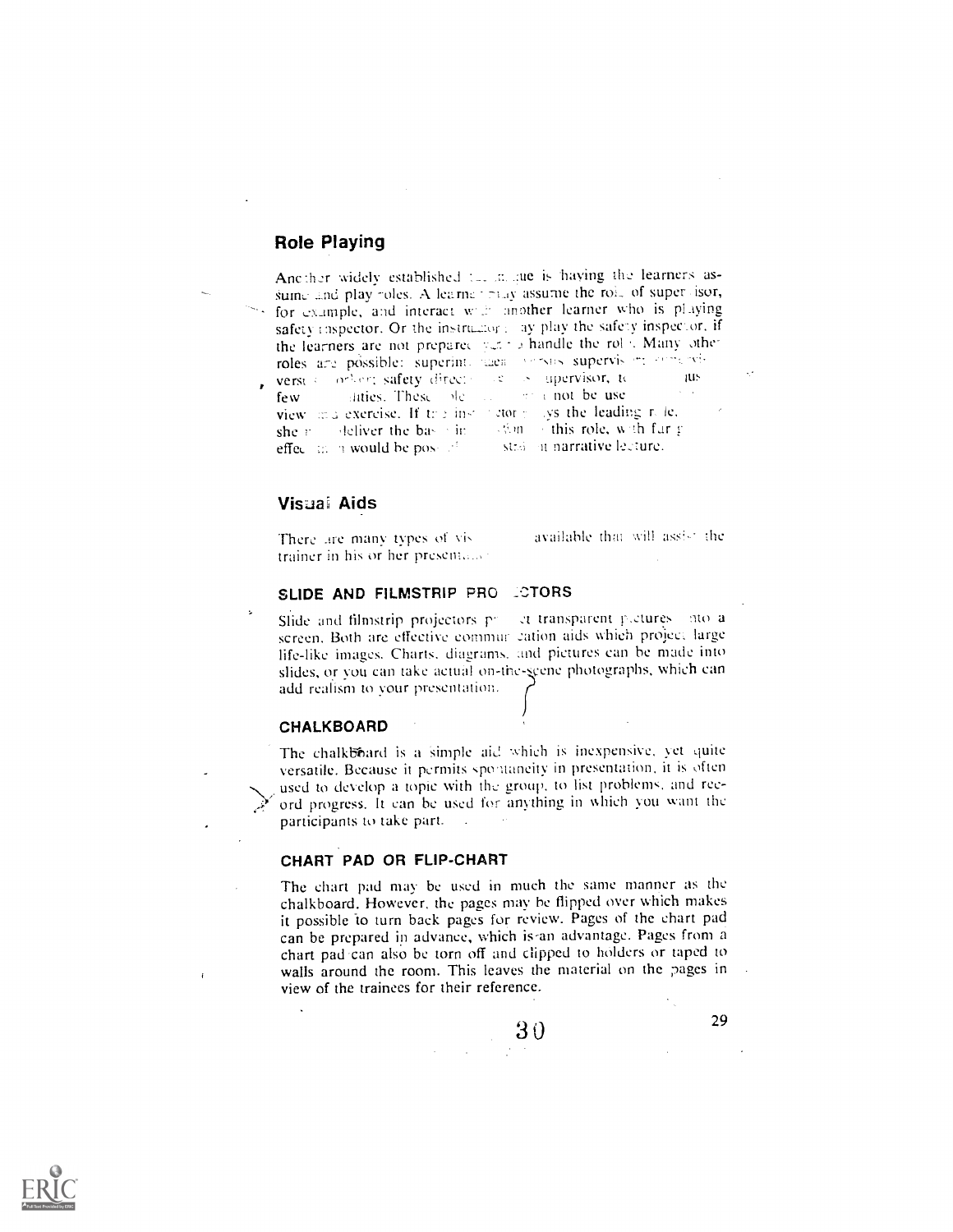#### **CHARTS**

A chart is any poster or pre- are  $\frac{1}{2}$  and  $\frac{1}{2}$  c  $\frac{1}{2}$  c  $\frac{1}{2}$  c  $\frac{1}{2}$  c  $\frac{1}{2}$  c  $\frac{1}{2}$  c  $\frac{1}{2}$  c  $\frac{1}{2}$  c  $\frac{1}{2}$  c  $\frac{1}{2}$  c  $\frac{1}{2}$  c  $\frac{1}{2}$  c  $\frac{1}{2}$  c  $\frac{1}{2}$  c  $\frac{1$ nent and pc rtable.

#### FLANNEL BOARD

The flamel board is simply a piec seguistic ned over a rips, or picboard or metal or wooden frame. We imtete i tures are backed with flannel or fuzzy flatter fish, and dvantage is  $\log_{10}$  and  $\log_{10}$  is shifted on that it permits a step-by-step presentational changed easily, thus enabling action or  $z = re^{-x}$  sup-between ideas to be shown.

#### HOOK 'N' LOOP BOARD

The hook 'n' loop board is similar to that it has nylon fabric instead of flame. the visual aid to be presented, this tap. directional small hooks of nylon plastic hook 'n' loop fabrie, and releases casiiproduct is removed. It is very durable sands of times.

 $\sim$   $\pi d$ , except applied to  $\sim$   $\sim$  of multi- $\cdots$   $\cdots$  and grab the  $\sim$  and aid or  $\sim 10^{-10}$ ased thou-

#### OVERHEAD TRANSPARENCY PROJE TO

transparencies. The overhead projector permits the proj. These transparencies may be reprints ma. mazial transparent paper, or they may be made by writing on the sing with grease pencil or special felt markers on acetate. it, so glass slides may also be projected.

#### **MOTION PICTURE PROJECTOR**

A movie projector projects motion picture a said may be used with a sound track. Since it shows motion, in each be quite effective. It presents material in a few minutes  $y \in \mathbb{R}$  and take  $m\omega^2$ . longer to describe effectively in words.

#### MOCK-UPS, CUT-AWAY MODELS

30

 $\alpha$  .  $\beta$ 

 $\Delta \sim 10^4$ 

Mock-ups and cut-away models are very use ... If the actual equipment is not available or if you want with a tast inner workings of a mechanism. These items usually permit you to give a

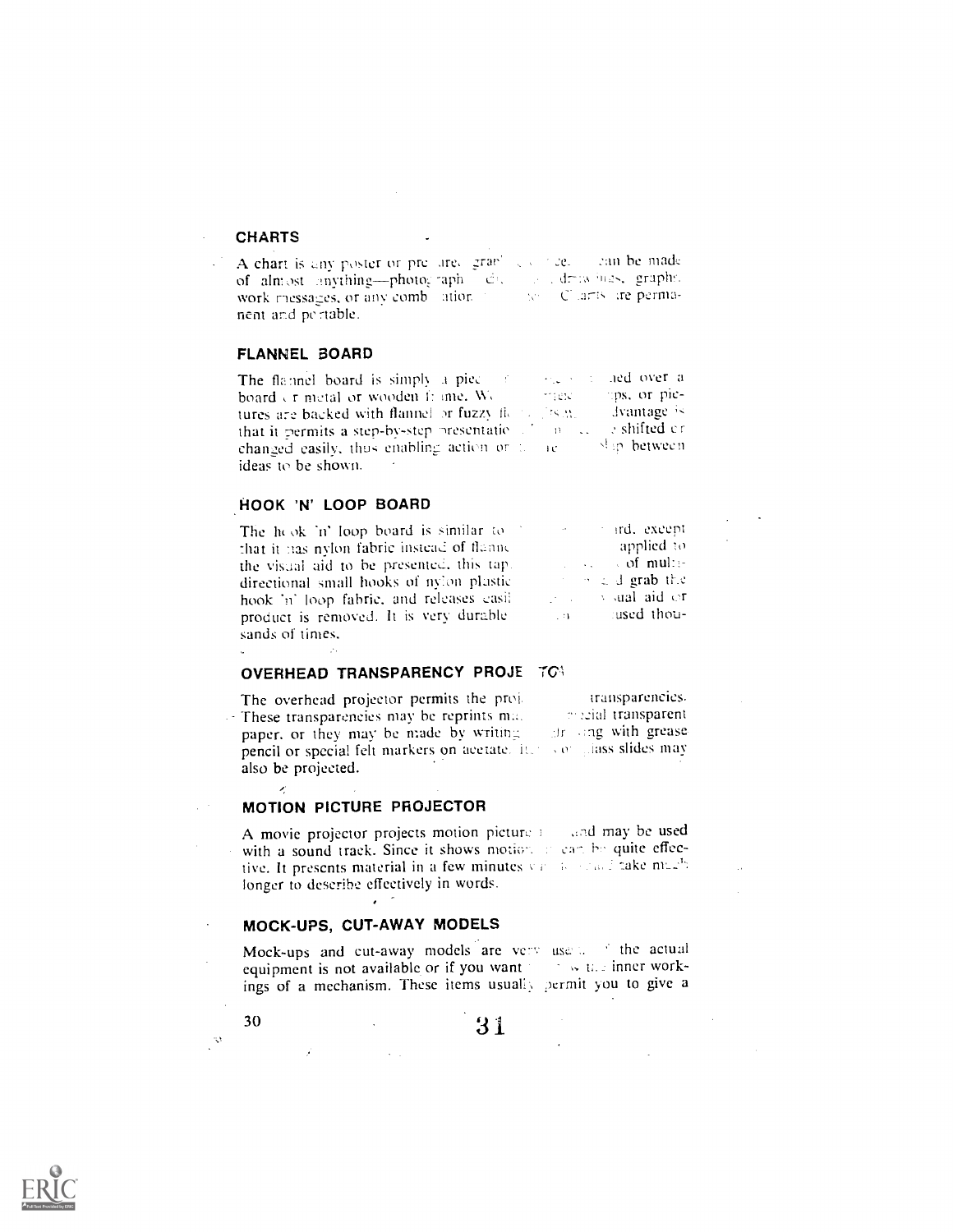working demonstration and call be clamined after the presentation.

#### **TELEVISION**

pe recording Closed-circuit televis in a CUTV) and video (VTR) systems are  $\text{mon}_{\pi}$  if a most versatile to  $\frac{1}{2}$  available to training specialists. A vast "ray of equipment is accessible, ranging from a simple television set for receiving educational broadeasts on local public vervice channe. . to complete studio and mobile facilitie for preducing televised training presentations. The medium of to evision can achieve results unattainable through any other type of visual aid. Thuse visual aids serve a number of purposes:

- · They are more dramatic; therefore, more impressive illustrations than printed pages.
- . They focus the learners' collective attention on the points being made,
- . They serve (or can be made to serve) as focal pc ats for the techniques just discussed.

## **Some Other Advantages of Lecture Alternatives**

The advantage of minimizing lecture has been pointed out as relief of tedium and sustaining of interest. There are other advantages, however. The instructor, who uses alternatives in which he or she is a catalyst or control, rather than the focal point of the information, is able to devote at least some attention to the learners. Doing so makes it possible to judge more accurately how the points are getting across and where the need exists for amplification, remedial instruction, or other help. The instructor can'perceive flagging interest, confusion, uncertainty, or other problems. Also, the instructor can compare the various techniques being used for instruction and judge which are proving to be the most effective, thereby improving the presentations.

## **Changes of Pace**

Any technique, no matter how effective, will become tiresome if it is continued without variation. Conversely, even those methods considered to be of secondary effectiveness are valuable if used sparing by to vary the routine.

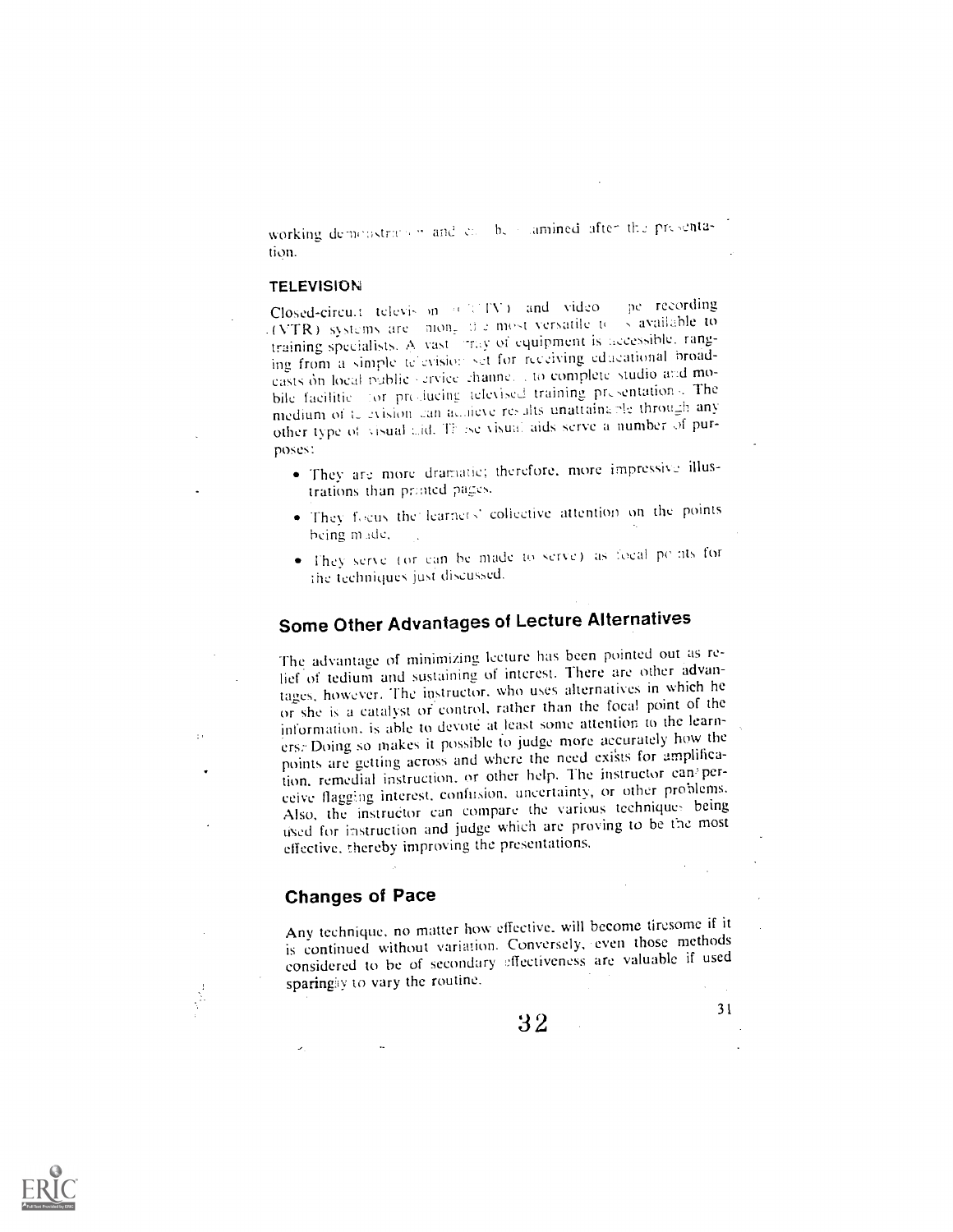Therefore, a cardinal rule in colding a class for 8 hour.  $24.3$ s to vary the technique sefrection dy. A ter an hour of detive paracipation, many learn resume a massive role-listening to lecture-for a period

### Criticuing

When properly done, learn  $r = r$  formatices is also a most effe- $\mathfrak{L}$ technique. It is, of course, mediation." which is collered i.  $\epsilon_{\rm m}$ tail later. However, it is remaction inveificato a learner resp. or performance, rather than shere winedial instruction or anstruction. As such, it is p. of the process of teaching suil. through drills and exercises.

### Course Planning Guides and Aids

To presciationy course effectionly, journust have an understant of the participants; who and what they are, why they are in yclass (how they will use the ciformation and  $\triangle$  ills they are above to gain), and how much they dreads know about the subject. Obviously, you should know this before the class is assembled, but it isn't always possible. Hence, you may have to gather most of this information in the first hour. This information will enable you to judge where to place the emphasis in your presentations and to know the materials of interest. You may and that some of the lessons should be modified of deleted.

If, for example, all the part cipants and electricans, there would be little purpese in attemption to present the basies of electricity, but you might concentrate the OSHA standards for electrical safety. If none of the part chants represented occupations handling flammab or explosive materials, you would hardly dwell on those hazards  $\therefore$  any length, I all had a good knowledge of safety and health generally, you would not go into great detail on the rationale of the standards or on the basic hazards themself as.

## PUTTING THE PRINCIPLES TO WORK

A number of teaching (or learning) principles have been presented. Leading among these are the principles of fell aback and reinforcement or remediation, more ation, and application. Al-

 $\sim$ 

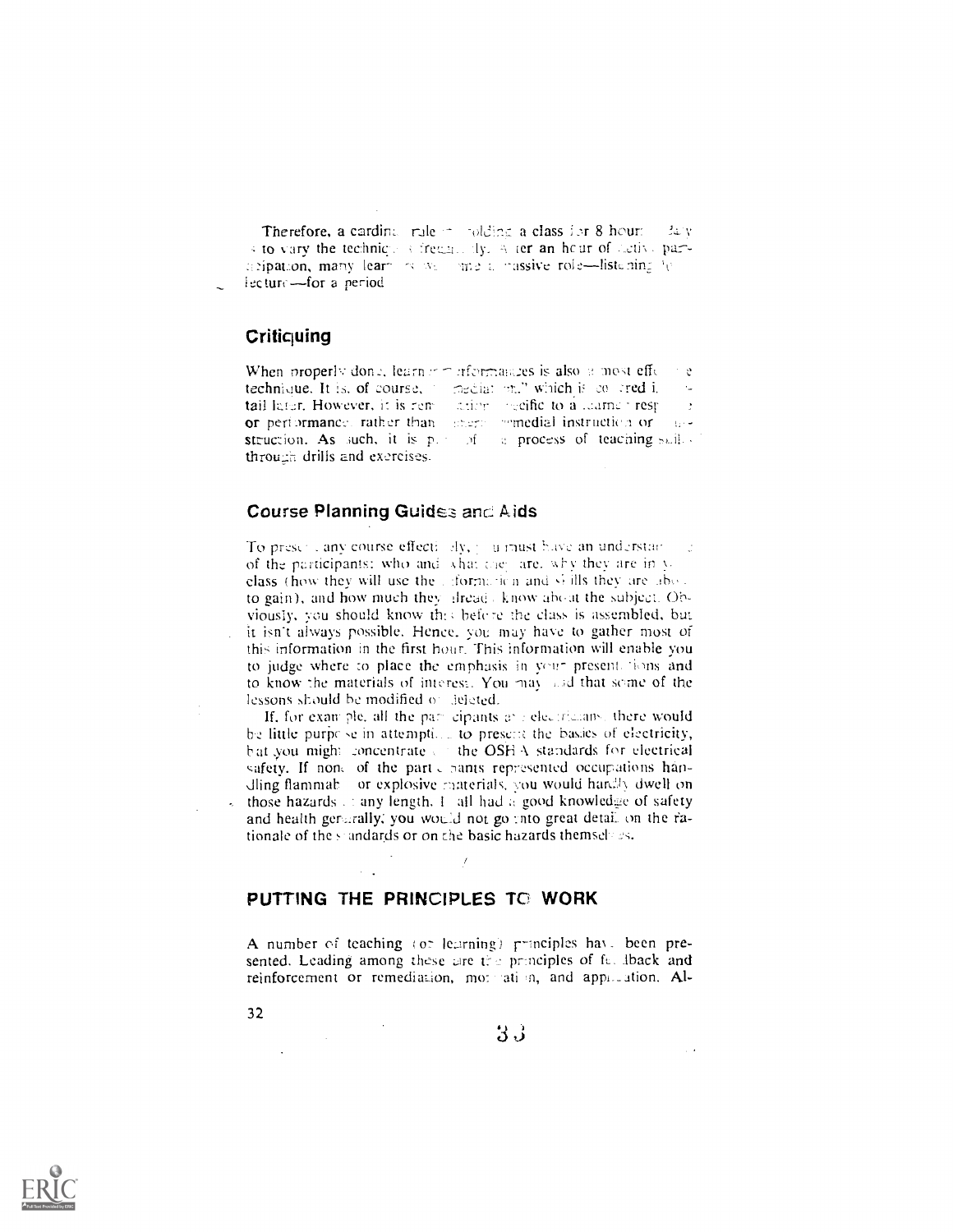the well-established as probable of end now.  $y$ ugh these the test into practice is a matter someow iat outting. lely accept  $\log$  from as principle. ferent from erstar

## FEEDBACK REIN FORCEMENT, AND **REMEDIATION**

eedback" importment. It is indge of results. When jobs offer ormation to a carnet over the exposing that learned to be inmation, but you do the amount whether he or she day is aned ything from the experiment of the control whether the interest ation a seamed anything to the comming should have harm ined). a need to probe.

You probe b use of the membership dechnologist calls a timulus." This means, seen to ask the learner to do something at will give you the community to see whether anywring has appened. As a quest a, in a sxample, or ask the hansent to We a problem-to apply the mormation. By observing hose year h tell where n hanything has respended believ whether  $\approx$  10  $\times$  10+ dent has learned something.

In lecturing, you should do the often: Ask questions every few minutes. Ask specific incividuals or ask for volunteers (excratic method). If you keep getting the same volunteers; start asking those who never respond; they are probably the ones who are not following what is going on and need some help. Be gentle, when cou do this. Do not cause embarrassment to the individual. This will defeat your purpose.

Hold frequent review. After perhaps 5 minutes of secture (learning an isures ), reveaw by asking a series of question.

If you have a blackbe ard, i.e. it. Put key aems on the blackboard, and leave them on the plackboard to aid the students in following your login. . . . them use the hinckboard notations to answer your review 40 tons, curing your stimulus-feedback sessions.

When you ask questions, use the anewers you get. If they indicate that everyon: in "getting it" okay continue. If some or all are not following the material satisfactorily, review explain further; ask question of ferret out the nature or reason of the misunderstanding

Feedback in a means or determine what your learners need in the way of instruction-code from you. Use it for must purpose, and for no ouer.

When Evariters reason currence responses to veer questions, rein-

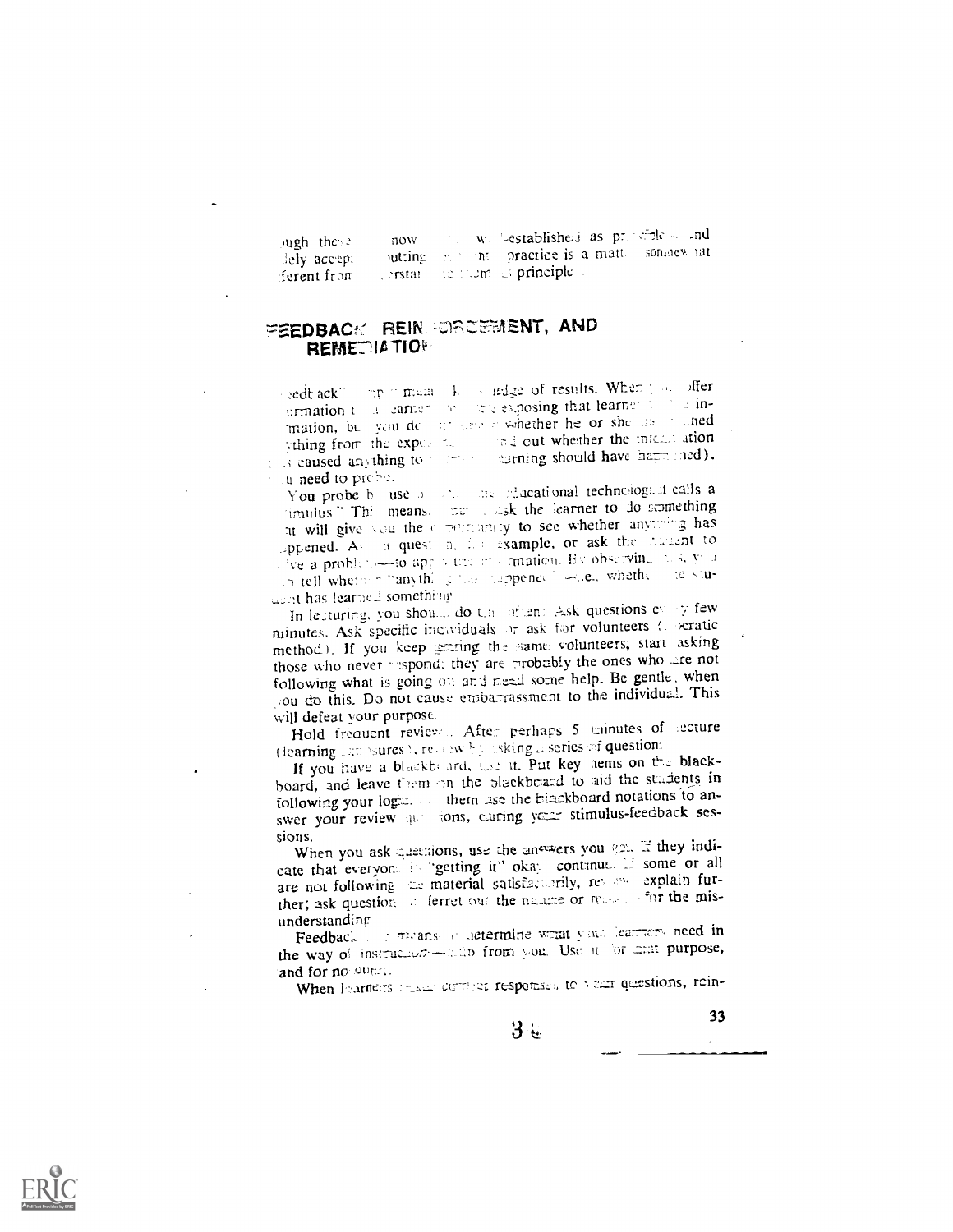fore their all wers. This means, limply confirm that they are  $T$ rec: When  $t = y$  are not correct, they need remediation  $=$ fres in, ne iplifications. liscu-sions-whatever it  $plane = 0.015$ ,  $\pm$  $-325$  L **Lut** ther  $\rightarrow$  und. tand.

Amive all when you discover that some or all of  $y$  in learners ing some part of your it struction, do not go any  $\arctan \theta$  of follfurt er until ou have clarified the problem. To go on, when there alre, by is a cack of communication, is to compound the concusion.

"Eleinforcement," then, is simply confirming that their unit rstanding is correct, and it should be done with obvious upprovide "Renediation is corrective in ruction to clear up mist der tunding "Fendbuck" is the response you get from question and a vercises which lets you know if the student understands. A calles an of feedback, you should always either reinforce or imelatere After you have "remediated," always get feedback age... to comfirm that the problem is solved, and that the learners now grain the rdea correctly. Then you must reinforce,

Let your students use the blackboard, especially if you are not ing them solve problems. Encloarage and help them when they ... at the black board. Being in the spotlight represents great stress to some people. (Although you are have a "clown" or two in your class, who well in the spott must be careful with this type; the can be entirely disruptive.)

If circumstances permit, take your class out to the lositethe workplace-and use live demonstrations to illustrate plant points. Let the students pick out observed unsafe practices armi tell the class what should be done. Such live experiences are most impressive, and they usually have a profound effect on learning. The memory of such an experience is much greater than the memory of hypothetical classroom cases.

If possible, use a variant of this. Send the class oc so the slow on their own, for 20 minutes or so, arrived with period and cliboard and instruct them to make up a lot of cold of corounsals practices and conditions they observe. These hold go and discussions of those lists with the class of the ik up the c. The to task, teams assigned to do that an unique a report- $\sim$  2.1  $\sigma$  assembled class.

Cal on participants to present stories from their  $(\Delta \Gamma \cap \Pi)$ ences o relate safety to their work, ust them tell the **TEAR PROJEC** safe and for unsafe acts and incidents they have experience.

As a variant on this, let them write up such in aller connections. ences as a brief, informal esse (Some ste **TACAN** id inather write an out it than stand before a group and all about it.

Brug in some safety equipment, especially arsocial protectiv-

おり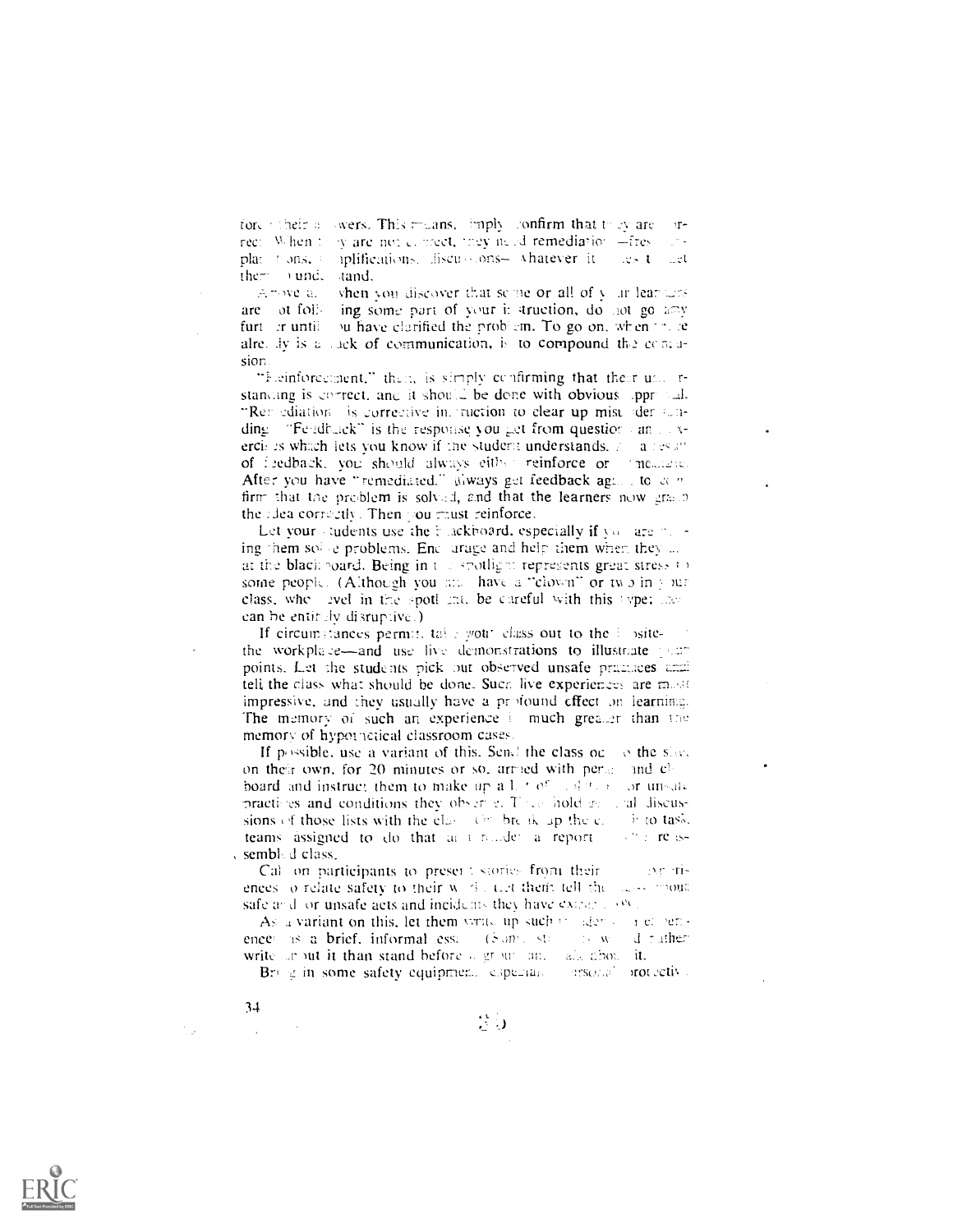equipment and clothing, for demonstration purposes. Build exercises around the equipment by asking the class to identify the equipment by name, to explain the circumstances/conditions which call for the use of each type of equipment or clothing, or, conversely, to identify the equipment or clothing called for by various circumstances and working environments.

Ask the students to write  $cr$  speak about their own situations, circumstances, or working environments on the particular project where they are currently employed. Let them tell you or the class, what they think of the safety and health situation and what they think should be done about it, if they do not find it entirely satisfactory.

On the practical side, if you are holding the class informally, outdoors behind the tool shed or in some equally rough and improvised "classroom." try to prepare for it in advance by arranging for pencils, paper, clipboards, and some sort of large casel (to  $\frac{1}{2}$ substitute for a blackboard). If these items are not pe-sible to arrange, plan to work without them-i.e., plan to have untirely oral presentations and student activities.

Be prepared to explain the logic behind the safast and health principles and practices and the OSHA standards. <sup>12</sup> axample, there is information included in this booklet on examing principles, especially what "grounding" means and why rest used for safety's sake. Likewise, there are some principles of flammability and explosion and of health explained. But be premared. .also, to explain the logic of and necessity for other subje, ...  $\omega_L$  , aus. ::et into. -The student will more readily accept a "rule" when he or she understands the logic and reasoning behind it. In general, steer away from asking students to accept things merely on your "authority"-because you say it is right and proper-and ask them to accept it on the basis of their own reasoning and understanding of the iogic behind it.

Don't hesitate to depart from the tex: of the formal counsements terial, if you think circumstances warrant such departiant. Bear in mind at all times that every case is different, to at leas. wome diegree, from every other case, and the formal course materical could not possibly be designed to fit all possible circumstances and comditions; they were meant to be a general guide.

## **SUMMATION**

This "Guide" has attempted to prescr.:: certain basic messages about instruction. It also has offered a lew aids to make the in-

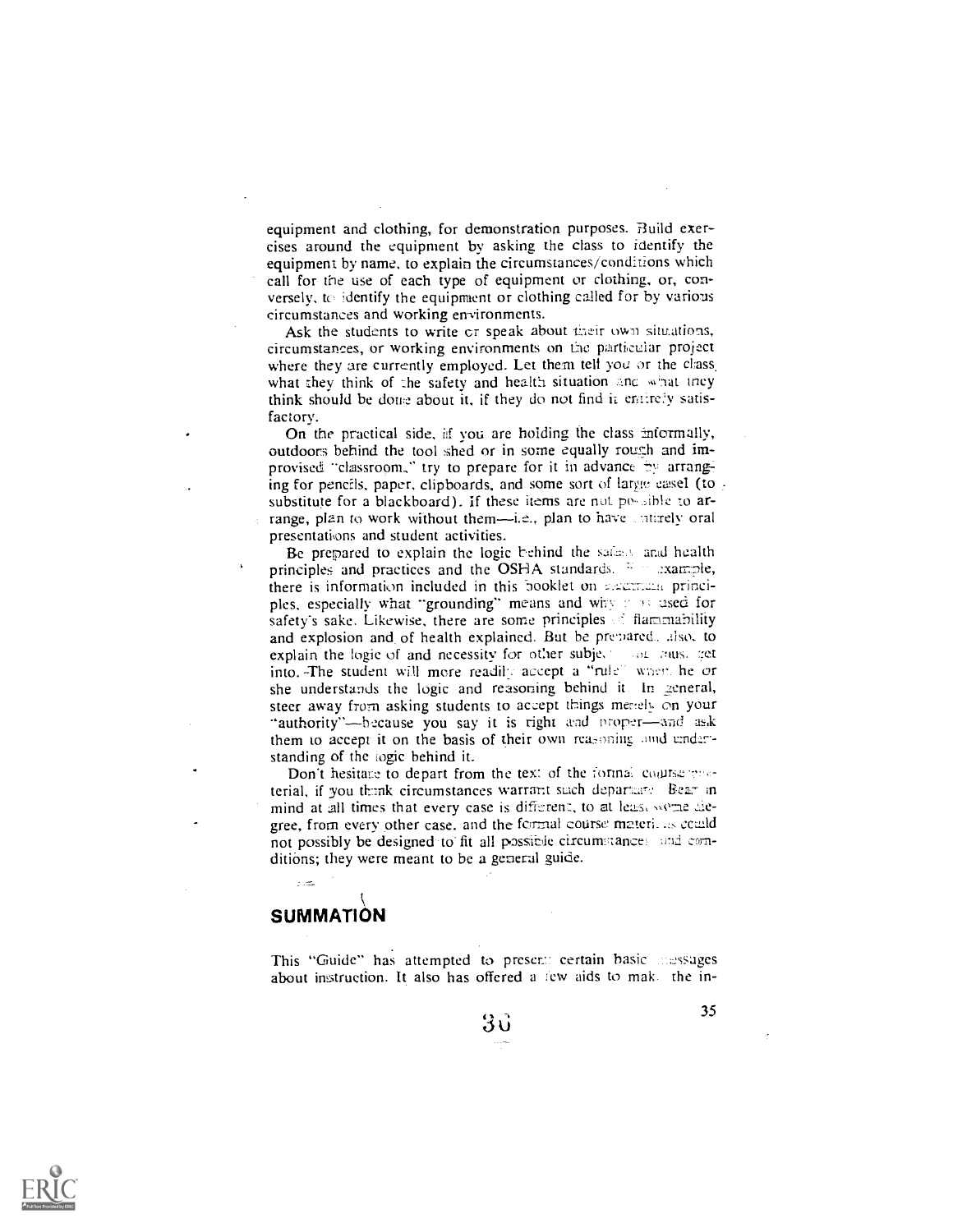structor's task a bit easier. Safety and health instruction can be made interesting.

The cardinal rule for m king a presentation interesting to a listener is to put the information into terms of the listener's own personal interests-the times he or she cares about. In this case, you must somehow mal- it clear that the topic is the listener's own life and health.

People sometimes te. 1 to be uninterested in safety and health because they have some mouble identifying the hazard with themselves, just as some sold ers have a subconscious feeling that death happens to someone else hut not them-until it comes close.

Traditionally, some instructors use horror stories, intended to shock and frighten the listener into paying attention. Logic says that this should be an effective technique, but experience casts considerable doubt on this. It does not seem to work very well. Perhaps people automatically and subconsciously "turn off" their receiving apparatus when they are made uncomfortable.

Probably the best method is to impart to the learner a technical understanding. An electrician, for example, is far less likely to "get across" a hot line simply because he has good enough understanding of electricity and electrical equipment to automaticallyinstinctively-avoid doing something so incorrect. This is the "conditioned reflex." and the method is used to train soldiers. Soldiers are exercised ver and over, until they react correctly to anticipated situations vithou: conscious reflection-by reflex action. The sound of an arrplan, or shell sends the trained soldier to the ground automatical without conscious thought.

Technical training, the afore, yields two benefits. It is far more interesting to know "he" and "why," rather than "what," and knowing "how and "we " provides a better appreciation of the hazard, as well as a rational knowledge of what to do about it. For that reason, stress is made on teaching the "how" and "why" of such subjects as elects city, fire and explosion, and health hazards. The instructor is a rged to go further in pursuing in-depth knowledge of more and other topics relating to occupational safety and health hazard (in the workplace,

 $37$